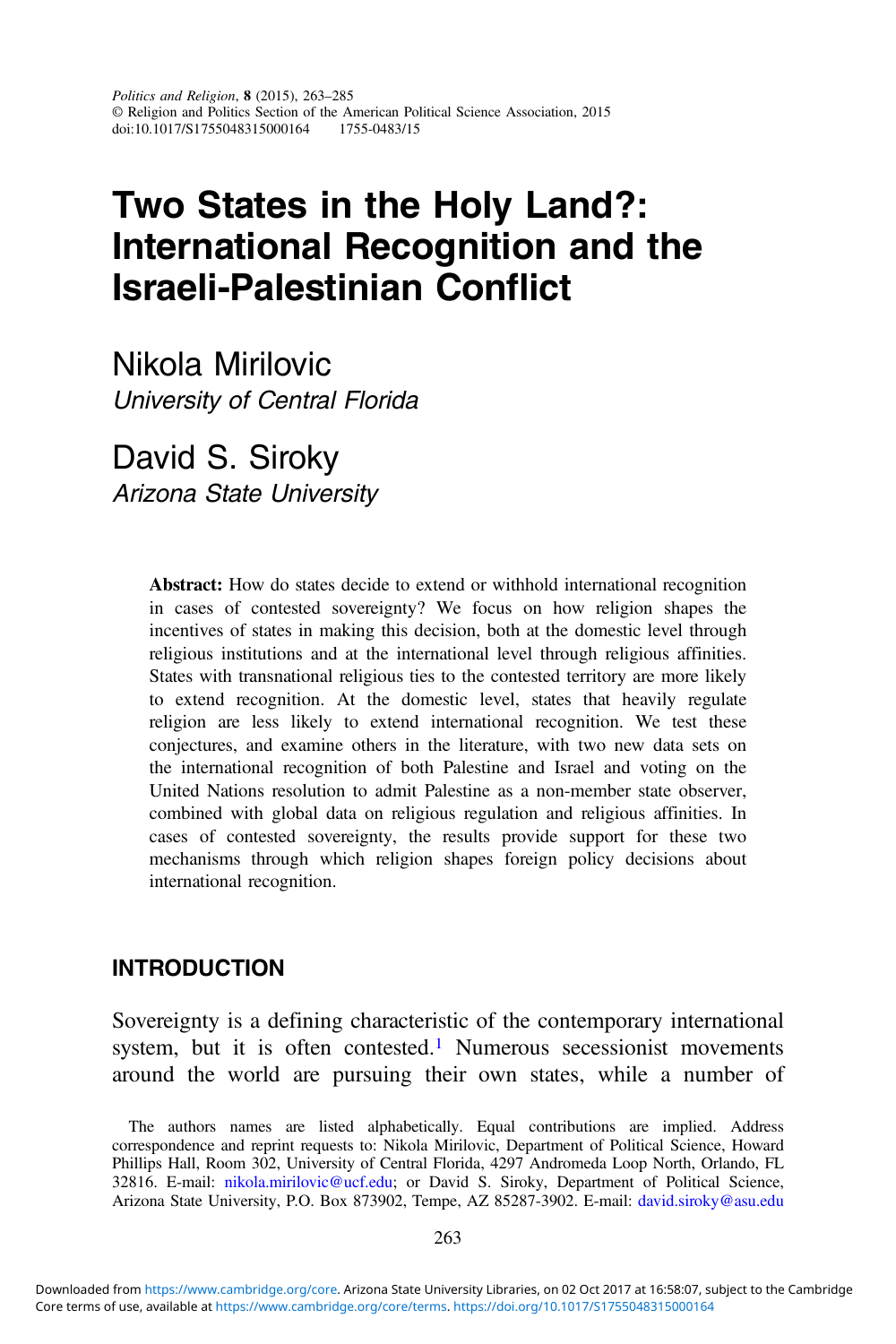established states fear external intervention, or losing their territory to internal secession. The Israeli-Palestinian conflict is arguably the world's highest profile conflict over sovereignty and statehood. Although this conflict has been analyzed from many angles, this article studies it from a different perspective through an analysis of the determinants of decisions by United Nations member states whether to recognize Palestine and/or Israel as sovereign states, and whether to support an upgrade in Palestine's status at the United Nations.

Many analysts believe that whether or not an aspiring state will join the club of nations depends on "the situation on the ground." According to this argument, if the aspirants to statehood exercise control, they are likely to be universally recognized as an independent state. By contrast, if their opponents defeat them militarily, their claim to independence is likely to remain unrecognized. The case of the Israeli-Palestinian conflict is problematic for the "facts on the ground" perspective. Israel is firmly in control of its ( pre-1967 borders) territory, and yet more than 30 countries do not recognize it as an independent state. Palestinian authorities do not independently control the territory they claim for a Palestinian state, but the Palestinian claim to statehood is recognized by more than a 100 United Nations member states. If not the facts on the ground, what explains why some countries recognize Israel but not Palestine, and vice versa?

The goal of this article is to develop a coherent set of theory driven expectations regarding this decision, and then to examine these predictions in the context of the Palestinian-Israeli conflict, where the issue of international recognition has not been systematically scrutinized, to the best of our knowledge. Israel and Palestine are important cases for the question of international recognition, since Israel is a United Nations member with the largest number of non-recognitions from other United Nations member states, and Palestine is the United Nations non-member with the largest number of recognitions by United Nations members. A paired comparison of these cases provides extensive variation under two different circumstances: that of an aspiring state that enjoys widespread recognition (Palestine) and that of an established state that lacks universal acceptance (Israel). Moreover, recognition decisions regarding Palestine and Israel should be studied together, we suggest, because they are interrelated: e. g., a country's decision to recognize Palestine may lower the likelihood that that country will recognize Israel, and vice versa.

The relevance of contested recognition issues is not limited to Palestine and Israel. Cases around the world — from Abkhazia, Crimea and Kosovo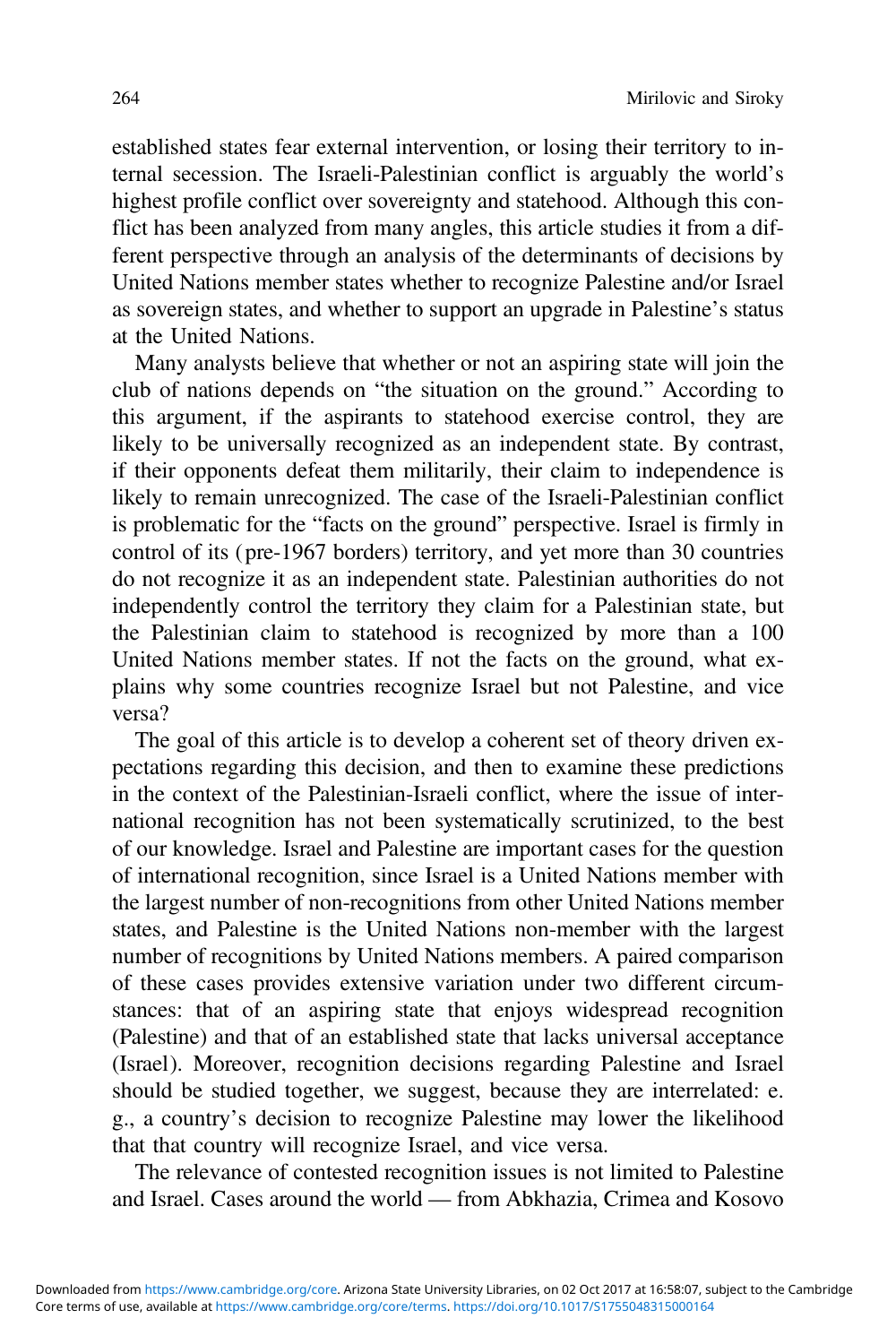to Taiwan and Western Sahara — suggest that the problem of contested recognition imbues a growing set of locations around the world, but we limit our aims in this analysis to understanding the case of Palestine and Israel, and leave the question of generalizability to future research on contested recognition. In studying international recognition, past studies have focused on the great powers, but there are at least two reasons that it is crucial to examine the recognition decisions of all countries. First, although great powers can influence other countries, the process of becoming a member state of the United Nations involves securing approval of two-thirds of United Nations General Assembly members.[2](#page-20-0) Not surprisingly, aspiring states actively lobby other countries, both large and small, for their recognition (Rich [2009](#page-22-0)). This implies that the recognition decisions of even "small states" matter. Second, examining the recognition decisions of all states allows us to assess broader questions about how states balance the demands of their allies, adversaries and domestic political constraints (Gvalia, Siroky, Lebanidze and Iashvili [2013](#page-21-0)).

In the next section, we develop a simple conceptual framework to study international recognition decisions. We elaborate arguments about how religious institutions and transnational religious affinities influence the decision to extend or withhold recognition, and show how these claims relate to other expectations in the literature. We next present our data and methods to test four observable implications of the theoretical framework, and then discuss our main findings. The last section summarizes the article's contribution to this growing field and considers the implications of this study for future research.

## RELIGION AND RECOGNITION: DOMESTIC AND TRANSNATIONAL MECHANISMS

We posit two levels at which religion may shape recognition decisions — domestic religious institutions and transnational religious affinities. Religious institutions vary in the degree to which they regulate religious life in a given country. States that heavily regulate religion may do so because of a perceived vulnerability to domestic threats from groups adhering to other religions. When a non-core group that is culturally (ethnically and/ or religiously) distinct successfully challenges another state, extending recognition to the aspiring state may set a precedent and embolden noncore groups at home. Previous scholarly work has found that "demonstration effects" can play a significant role in stimulating secession; that is,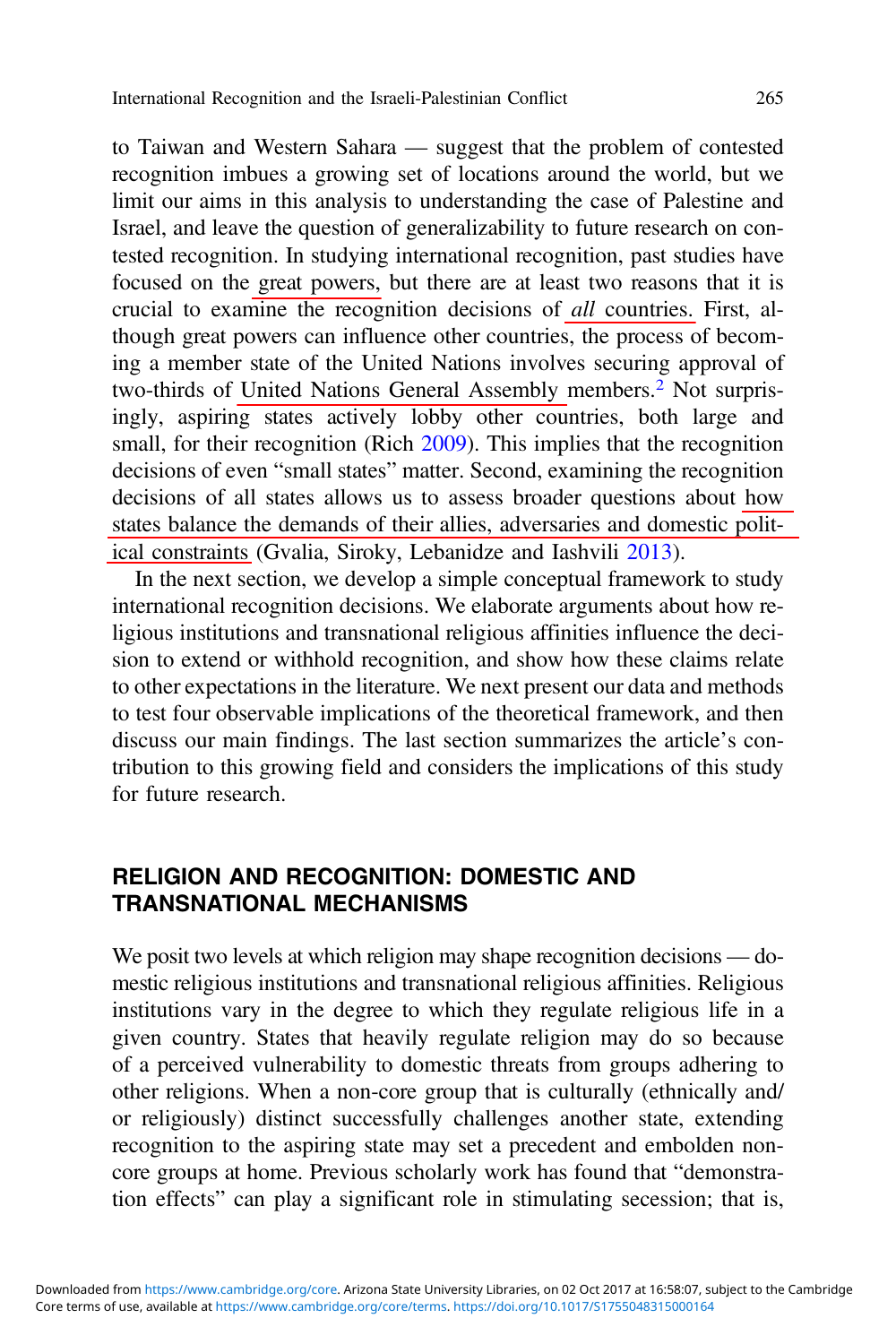one key region's separatist actions tend to encourage other regions to behave similarly (Hale [2000\)](#page-21-0). States that perceive themselves as vulnerable to non-core groups, both religious and ethnic, should therefore prefer to keep Pandora's Box closed by withholding recognition from aspiring states abroad and emphasizing the principle of territorial integrity (Zartman [1966,](#page-22-0) 109). This claim extends the theory of domestic vulnerability, which argues that nation-states facing threats from secessionists at home will be less likely to support secessionists abroad, for fear of legitimizing the act of secession and sending mixed signals to domestic audiences and minority groups at home (Touval 1972; Jackson and Rosberg [1982](#page-21-0); Herbst 2000; but see Saideman [1997;](#page-22-0) [2001](#page-22-0); [2002;](#page-22-0) [2007](#page-22-0)).

While the original "domestic vulnerability" thesis was applied to external support for secessionists, which often takes clandestine forms that the public does not directly observe, recognition is a distinct form of external support that is directly observable to the public in the recognizing state. Recognition decisions may send a relatively clear signal to domestic audiences (Coggins [2011;](#page-21-0) Walter [2006\)](#page-22-0). Applying this argument to the study of international recognition, we theorize that countries facing such a threat will be less likely to recognize an aspiring state for fear of setting a precedent that would embolden aggrieved groups at home.

Extending parts of this logic from ethnicity to religion, we suggest that states that heavily regulate religion will tend to demur from extending recognition to all identity-based minority groups in other states. Many states feel threatened by non-core religious groups, especially those that prosely-tize, independently of whether they are vulnerable to ethnic secessionists.<sup>[3](#page-20-0)</sup> Some states heavily regulate religious proselytization within their territory, and punish transgressors — both through official, governmental mechanisms, such as laws that restrict proselytization, and via informal, socially enforced norms. Other states adopt a relatively tolerant approach toward religious diversity.

Governments that perceive a need to restrict proselytization may be responding to real, perceived or anticipated threats from a minority group (ethnic or religious) group in order to restrict that group's potential influence. For example, China regulates Islam in Xinjiang province, including administrative controls of religious teachings and the distribution of religious materials, and requires that individuals in charge of scripture classes support both the Communist Party leadership and the "unity of all nationalities and the unification of the motherland." The activities of Falun gong, which the Chinese authorities brand as a sect, are also highly regulated and restricted in China (Potter [2003\)](#page-22-0). Horowitz [\(1985](#page-21-0), 222) argues that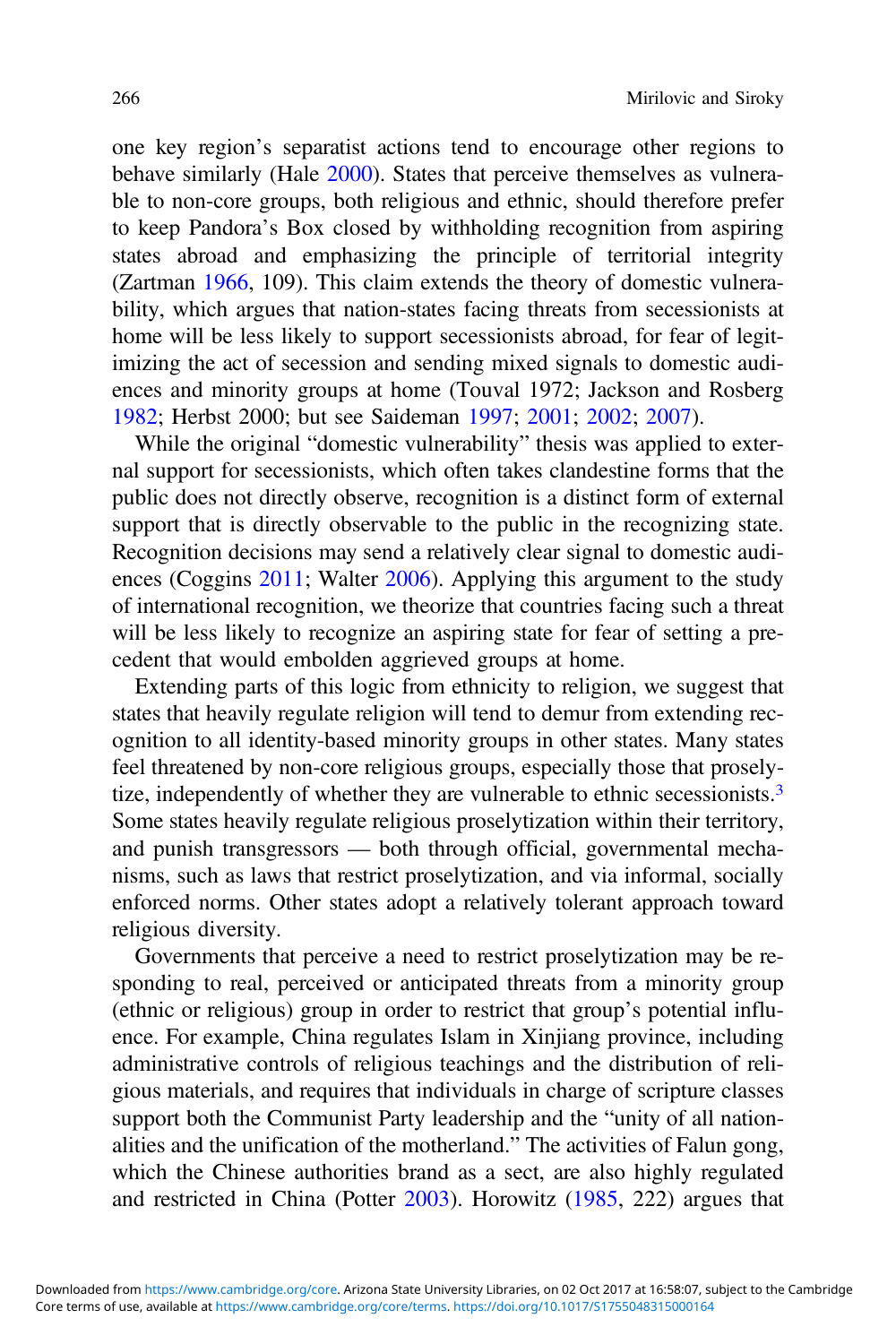groups whose sense of group worth is threatened will sometimes seek to impose the religion most members of that group identify with on others, and to formalize it as the country's official religion.

Such concerns are of course not the only determinant of why some countries engage in extensive religious regulation. Previous research has linked economic development, regime type and Islam with religious regulation (Fox [2006](#page-21-0)). Other scholars argue that population size and the adherence rate to the main religion affect the likelihood that a state will adopt an official state religion (McCleary and Barro 2005). However, all else equal, countries with institutions that strictly regulate religion are less likely to recognize an aspiring state, we suggest, primarily because of the signal it would send and the precedent it might set.[4](#page-20-0)

Restrictions on religious freedom are also contrary to the status quo values in much of the developed world, and the question of whether and to what extent religious regulation is compatible with democracy is subject to a lively debate (Brathwaite and Bramsen, [2011;](#page-21-0) Driessen 2010; Fox [2007](#page-21-0); Sarkissian [2012](#page-22-0)). Freedom of religion is a fundamental value of the United States that is built into its institutional design, and regulation of religion may be viewed as undemocratic and inconsistent with such values. Countries that strictly regulate religion may thus oppose United States foreign policy on issues where the United States has taken a prominent position.

When the United States is in favor of recognizing an aspiring state (e.g., Kosovo or Israel), we expect countries that heavily regulate religion to be less likely to extend recognition, since both the anti-United States and the vulnerability mechanisms point in the same direction. For example, we expect countries that heavily regulate religion will be inclined not to recognize Israel, in part, because the United States is a strong supporter of Israel (the anti-status quo dimension of religious regulation), and because of a general tendency to withhold recognition in recognition disputes (the vulnerability dimension of religious regulation). When the United States is against recognizing an aspiring state (e.g., Palestine or Abkhazia), we do not expect a strong relationship between regulation of religion and the likelihood of recognizing an aspiring state, since the two mechanisms push in opposite directions. These arguments therefore lead us to predict that states with more religious regulation will be associated with a lower likelihood of recognizing Israel, but neither more nor less likely to recognize Palestine or vote for a change in its status at the United Nations.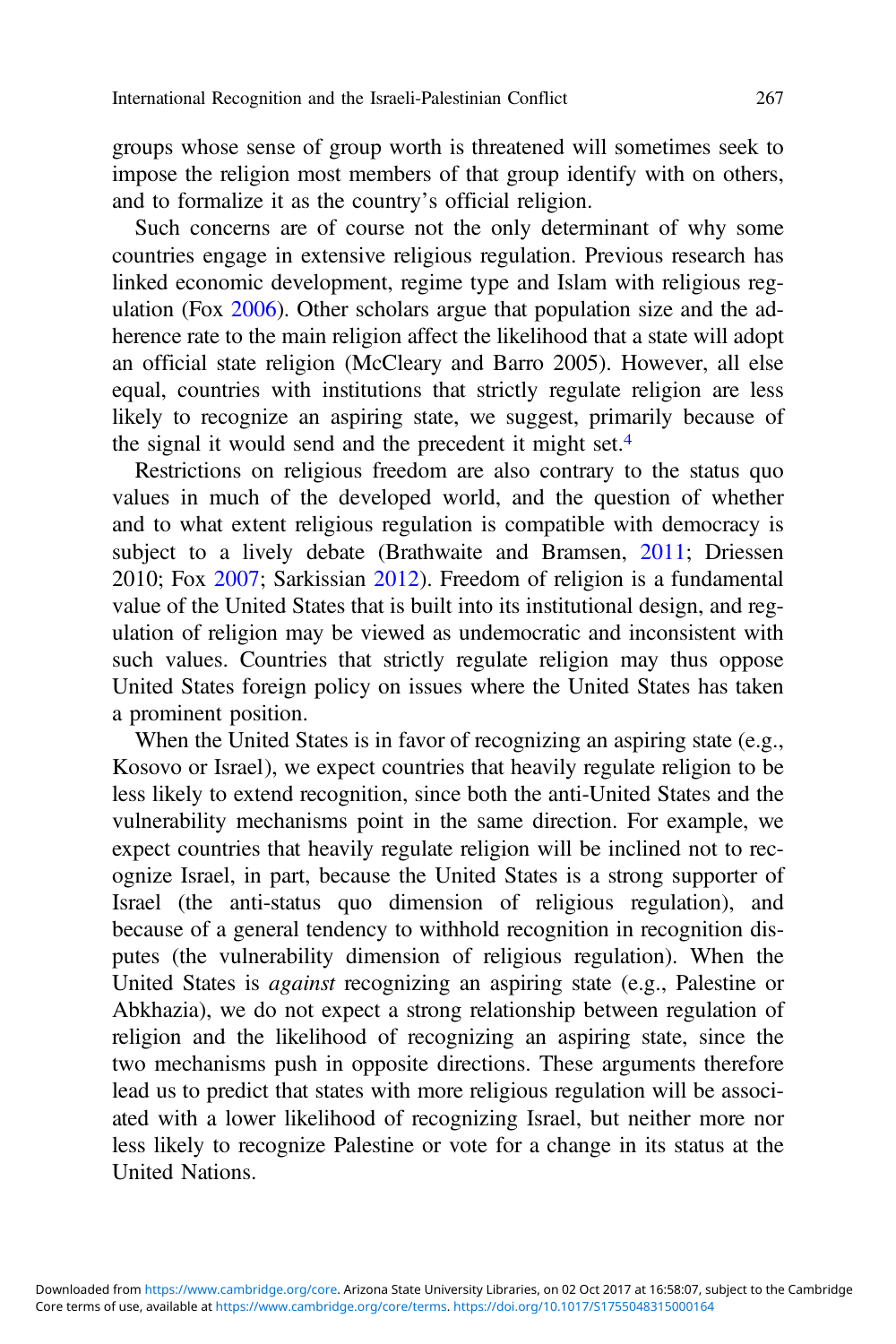Recognition decisions are unlikely to be independent, since the Israeli-Palestinian conflict is highly polarizing, and thus many countries see a need to choose a side by recognizing one side but not the other. If that is true, then these decisions should be conceived of and modeled jointly. According to our data, while 90 countries have recognized both Palestine and Israel, 101 countries have only recognized one and not the other (32 countries only recognize Palestine, 69 countries only recognize Israel). This interdependence leads us to posit the first hypothesis about the impact of a state's religious regulation on its recognition decisions.

HYPOTHESIS 1: States that heavily regulate religion are more likely to recognize only Palestine and less likely to recognize only Israel.

We also argue that religion shapes recognition decisions through transnational mechanisms. Countries that share a dominant religious identity may tend to support one another in international relations, all else equal (Sandal and Fox 2004; Ellis [2010](#page-21-0)). Religious affinity has also been shown to affect international involvement in civil wars (Carment, James, and Taydas 2006). Fox, James, and Li ([2009\)](#page-21-0) argue that countries are more likely to intervene in civil wars on behalf of their co-religionists who are fighting a group or a state of a different religion. Further, they argue that this tendency is particularly pronounced for predominantly Muslim states, which rarely intervene on behalf of non-Muslim groups.

Our argument here is not that transnational religious ties necessarily trump other concerns, but that countries assist co-religionists when the cost of support is relatively low. Specifically, in regard to recognition disputes, we expect that Muslim countries will be more likely to support a Muslim group in conflict with a non-Muslim group.<sup>[5](#page-20-0)</sup> However, when the two sides in the dispute cannot be distinguished along religious lines, we do not expect transnational religious affinity to have an effect. For example, we would not expect religious affinities to shape recognition decisions when both sides involved are majority Muslim (e.g., Morocco and the Sahrawis in the dispute over Western Sahara). Further, we do not rule out the possibility that states where the majority religion is Buddhist, Christian, or another religion, act in similar ways. For example, in the case of Kosovo, the influence of other transnational religious ties (e.g., Christian Orthodoxy) would be worth examining (Castles 1994; cf. Therborn 1994).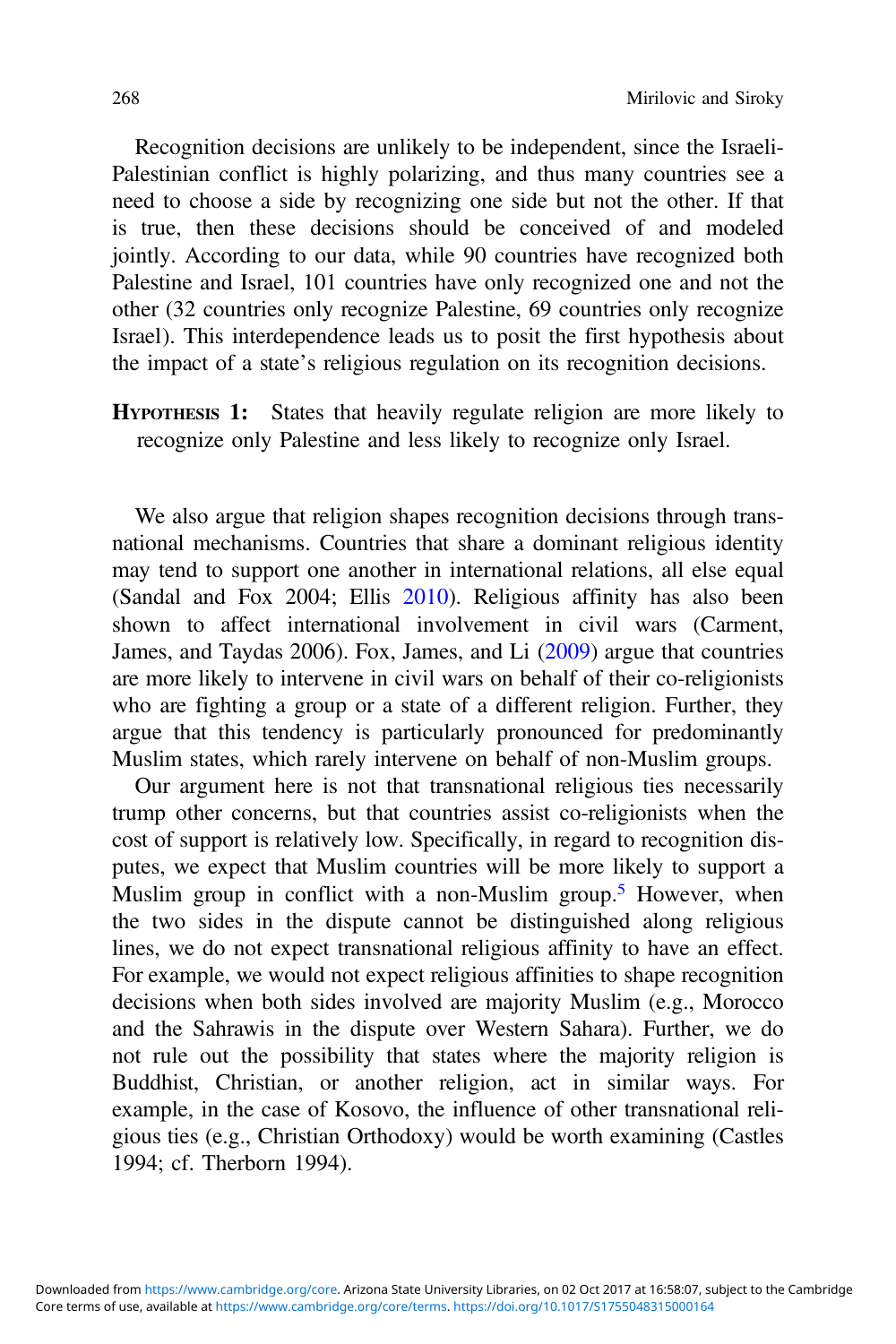In short, our claims about the influence of transnational religious ties are context-dependent and probabilistic. In the context of the Israeli-Palestinian conflict, religion is a clear marker of the two sides, and we therefore expect majority Muslim countries to be more likely to back the Palestinians and less likely to back Israel. Since Israel is the world's only country where Jews are the majority, but there are many countries in which Muslims is the majority, Palestine (unlike Israel) benefits diplomatically from the presence of other nations with a shared dominant reli-gious tradition.<sup>[6](#page-20-0)</sup> We are not implying that the interests of the Palestinians are the only or the primary concern of governments in majority Muslim countries. Kuwait expelled about 300,000 Palestinians, for example, after liberation from Iraqi occupation (Kapiszewski [2001\)](#page-21-0). All else equal, however, we anticipate that the more Muslims are a majority, the more the country will tend to back Palestine and oppose Israel in the Israeli-Palestinian conflict.

HYPOTHESIS 2: The greater the proportion of Muslims in a country, the more likely the country is to recognize only Palestine and the less likely it is to recognize only Israel.

## SITUATING THE ARGUMENT IN THE LITERATURE

Having described our main conjectures, we now situate these arguments within the scholarly literature on international recognition, and show how we build upon it in our analysis. We begin with research that focuses on the role of great powers and alliances. Coggins [\(2011](#page-21-0)), for example, has shown that the preferences of great powers help determine the fate of aspiring states. The recognition decisions of great powers systematically shape the recognition decisions of other countries for two primary reasons. First, great powers can utilize the extensive economic, military, and diplomatic resources at their disposal to influence less well-endowed states by offering them selective benefits. In addition to rewards, great powers can punish other states for going against their preferences. Second, since many countries do not have a direct interest in a recognition dispute, matching the recognition position of a great power may be a relatively low cost method to curry favor with great power patrons, to receive pecuniary and other benefits and to avoid the implied costs of contravention.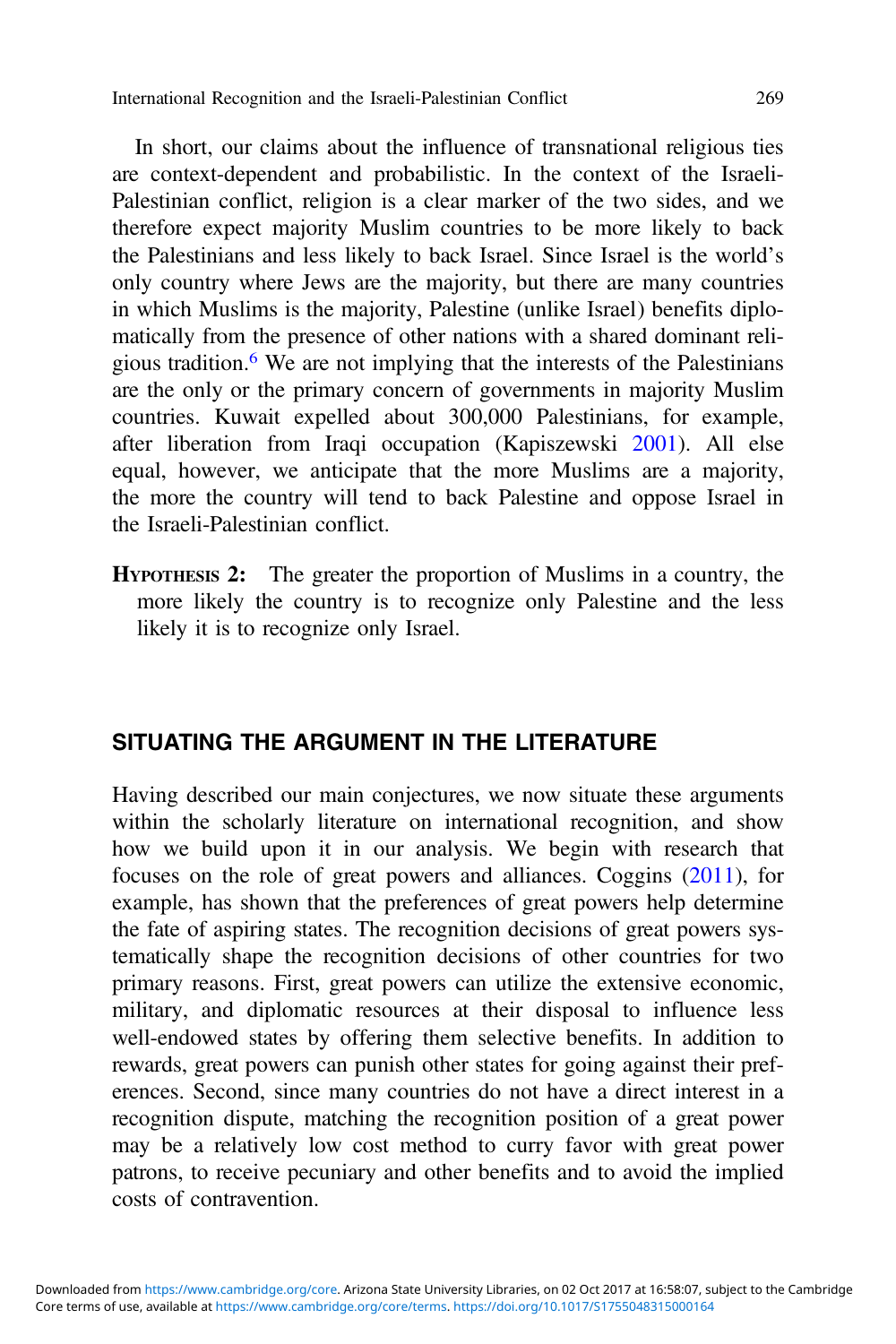The United States is arguably the foremost great power in the world today (Wohlforth 1999; Jervis 2009; Legro [2011;](#page-21-0) Monteiro [2014](#page-22-0); Mirilovic and Ollapally, [2012](#page-22-0)). United States preferences and values, especially democracy, religious freedom, and free markets, profoundly shape the contemporary international system. Religiously liberal and economically developed countries are thus more likely to support the United States position, which typically favors the status quo (Paquin [2010\)](#page-22-0), than countries with lower gross domestic product per capita or those that heavily regulate religion. Many states that heavily regulate religion are dissatisfied with an international order that values religious tolerance. States that restrict religious freedom, like autocracies that restrict political rights, may also be concerned with the possibility of external "humanitarian" interventions.

The United States is widely acknowledged to be the world's most important supporter of Israel. In terms of recognition issues, the United States was the first country to recognize Israel, and it strongly backed Israel's application for United Nations membership. Although recent United States presidents have embraced the two-state solution to the Israeli-Palestinian conflict, the United States has not recognized Palestine as a state and has threatened to veto it in the United Nations Security Council (Zunes [2012](#page-22-0)). United States allies and countries satisfied with the international status quo are more likely to be in accord with the United States position (recognize Israel and not recognize Palestine), and countries dissatisfied with the status quo are more likely to adopt the opposite position (recognize Palestine, and not recognize Israel).

The traditional view of international recognition, identified as "the decisive relative strength argument" in Coggins  $(2011)$  $(2011)$ , is that variation in recognition behavior is driven by "the situation on the ground." If the aspiring state controls the territory which it claims, the argument goes, other states will recognize it. If the aspiring state fails to control the territory that it claims, than other states will not recognize it. Insofar as states more or less agree on these facts, then the two cases analyzed in this article (and others around the world) demonstrate the strengths but also the limitations of this line of argument. While Israel, which controls the situation on the ground more than Palestine, is more widely recognized than Palestine, the difference is not as great as one might suppose. Palestine has been recognized by more than 120 United Nations member states, even though the Palestinian Authority does not fully control much of the territory that it claims. Meanwhile, Israel has been fully in control of its territory for decades, but 32 United Nations member states do not recognize it. The partial recognitions of Kosovo,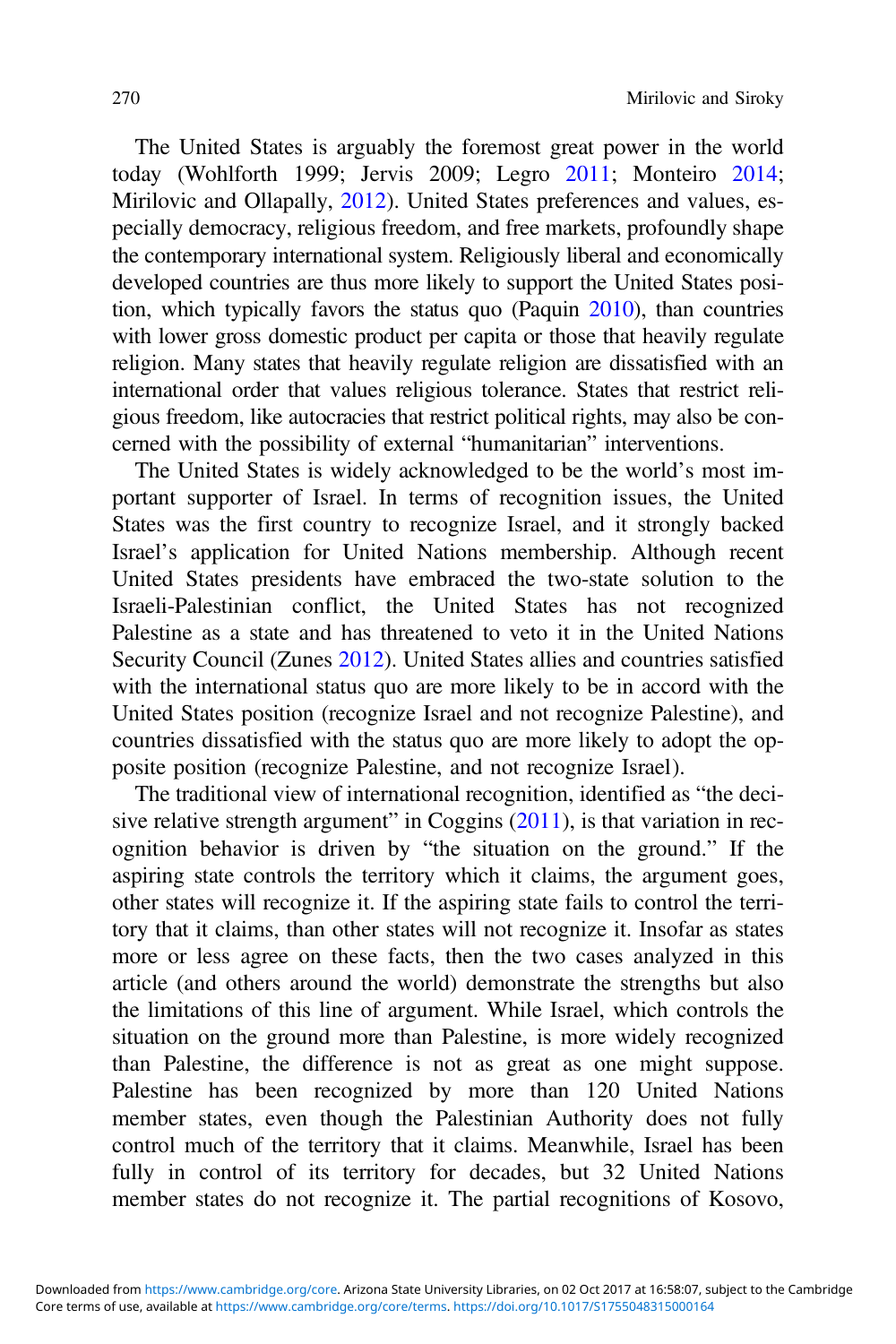Abkhazia, Taiwan, and other political entities indicate that the "facts on the ground" tell only part of the story.

Another prominent argument is that recognition decisions are driven by the choices of great powers, and that great powers tend to coordinate their recognition (or non-recognition) choices: recognition by one great power increases the likelihood of recognition by other great powers (Coggins, [2011](#page-21-0), 451–453). Coggins ([2011](#page-21-0), 453) posits in one of her hypotheses that "[o]nce one Great Power has granted recognition, the others are more likely to do so," and concludes that this hypothesis is the one most strongly supported by the data (Coggins [2011,](#page-21-0) 471).

Empirically, the Palestine case is problematic for the great power convergence argument, since Palestine has not been recognized by the world's most powerful state — the United States — but has been recognized by the world's second most powerful state, China, and by other powers (Brazil, India, Russia). Great powers have not converged in this case, and this situation has persisted for decades — indicating a need for an alternative explanation of recognition decisions. Finally, we test the claim in Maoz [\(1989](#page-22-0)) that richer countries exhibit a pro-status quo bias and are reluctant to admit new members to the club of sovereign states.

Our analysis examines and expands these lines of research. It unpacks how religion influences recognition decisions and shows how it operates through both domestic institutions and transnational affinities. To the best of our knowledge, the analysis below offers the first large-N, crossnational empirical test of the influence of religion on recognition decisions using new data on almost every state's decision to withhold or extend recognition in two prominent cases of contested recognition. Before proceeding to the analysis, we provide some brief background on the Israel-Palestinian conflict as it relates to recognition.

## THE ISRAELI-PALESTINIAN CONFLICT

After the end of World War I, Palestine was governed as a British Mandate (Yoffie [2011](#page-22-0)). After World War II, attempts to resolve the status of British Palestine were initiated at the newly created United Nations, and the United Nations General Assembly resolution No. 181 called for the partition of the British Mandate of Palestine to create a Jewish state and an Arab state (Eden [2013\)](#page-21-0). Israel declared independence in 1948; it secured admission to the United Nations as a member state in 1949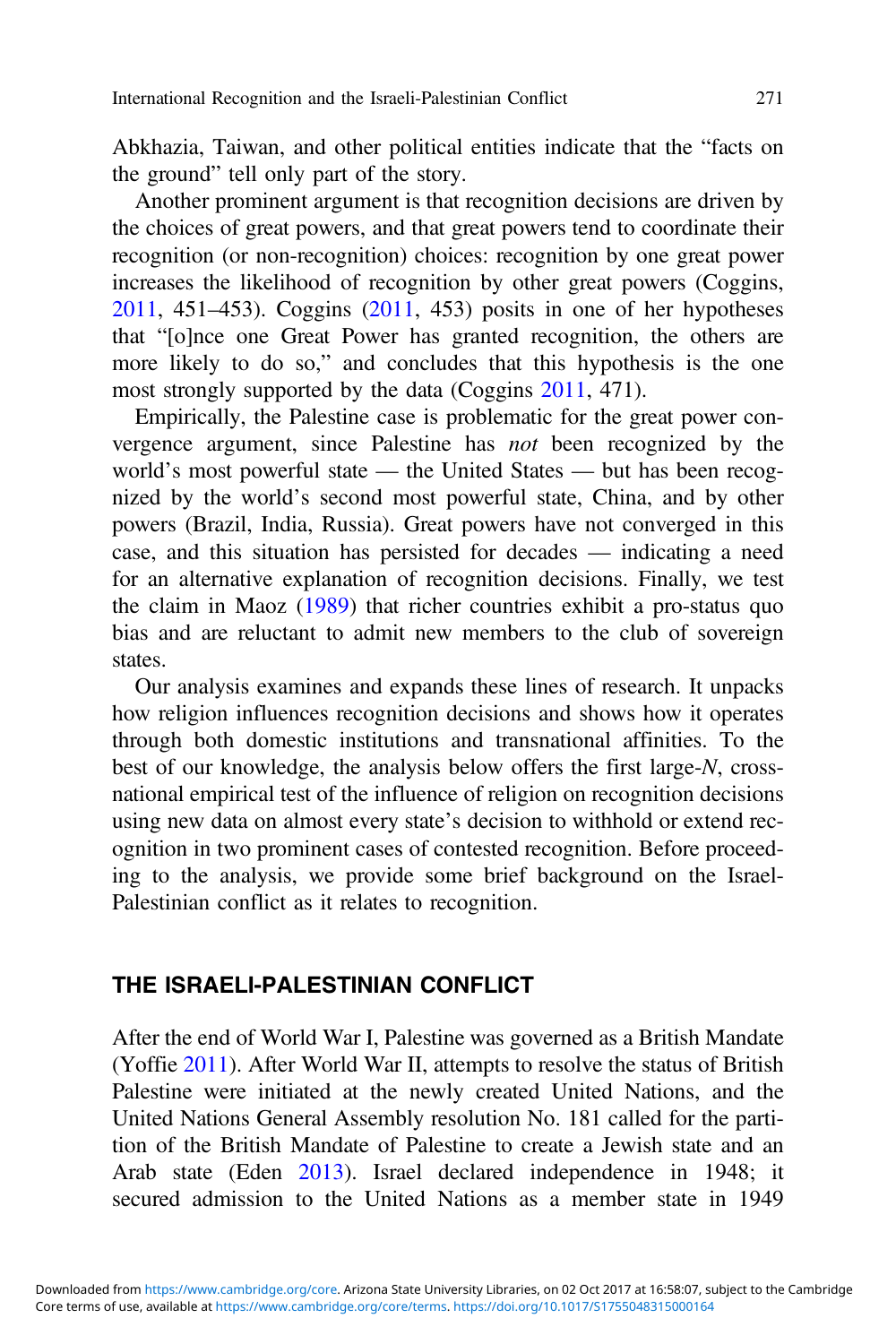(Dowty [2005;](#page-21-0) Yoffie [2011](#page-22-0)). The armies of several Arab states were defeated in two wars against Israel, in 1947 and in 1967, which led to several million Palestinian refugees (Sayigh [2000\)](#page-22-0). Following the 1967 war, Israel took control of the West Bank and Gaza. In 2005, Israel left Gaza and closed Jewish settlements that were established there. Gaza remains under an Israeli blockade, and a number of Jewish settlements remain in the West Bank.

The Palestinian leadership declared the independence of Palestine in 1988 (Eden [2013](#page-21-0)). Under the leadership of Mahmoud Abbas, the Palestinians have adopted a strategy of intensifying their efforts to upgrade the status of Palestine at the United Nations (Diker [2010\)](#page-21-0). In November 2012, the status of Palestine was upgraded to that of a "nonmember observer state" of the United Nations with the passage of United Nations General Assembly resolution No. 67/19. The resolution refers to the pre-1967 borders, which have served as the focal point for a future Palestinian state (Cerone [2012\)](#page-21-0).

The two-state solution and the Israeli-Palestinian conflict are frequently at the top of the international agenda. The key issues of contention include the future status of Jerusalem (i.e., whether Jerusalem would be divided with East Jerusalem as the capital of the Palestinian state) and the status of Palestinian refugees (i.e., whether and, if so, to what extent they would be allowed to return to Israel). Proposals for a one-state solution are no longer prominent. Although some in the Arab world have advocated it, a majority of both Israelis and Palestinians are now opposed to this idea (Ron [2011](#page-22-0)).

The case for the recognition of Palestine centers on the right of nations to self-determination, and on previous international agreements (e.g., United Nations General Assembly resolution No. 181) that call for a Palestinian state. The Palestinians and their supporters also point to alleged human rights violations committed by Israel to justify their claim for the recognition of Palestine. The Palestinian case has attracted substantial international support, notably from Arab and/or majority Muslim states, but also from other states, including Brazil, China, India, and Russia.

The case against recognizing Palestine states that a negotiated settlement with Israel should come first. The Israelis and their supporters claim that a premature recognition of Palestine would undermine the peace process by removing the incentive for the Palestinians to compromise and by emboldening unrealistic Palestinian demands. They also argue that the failure of the Palestinian authorities to prevent terrorist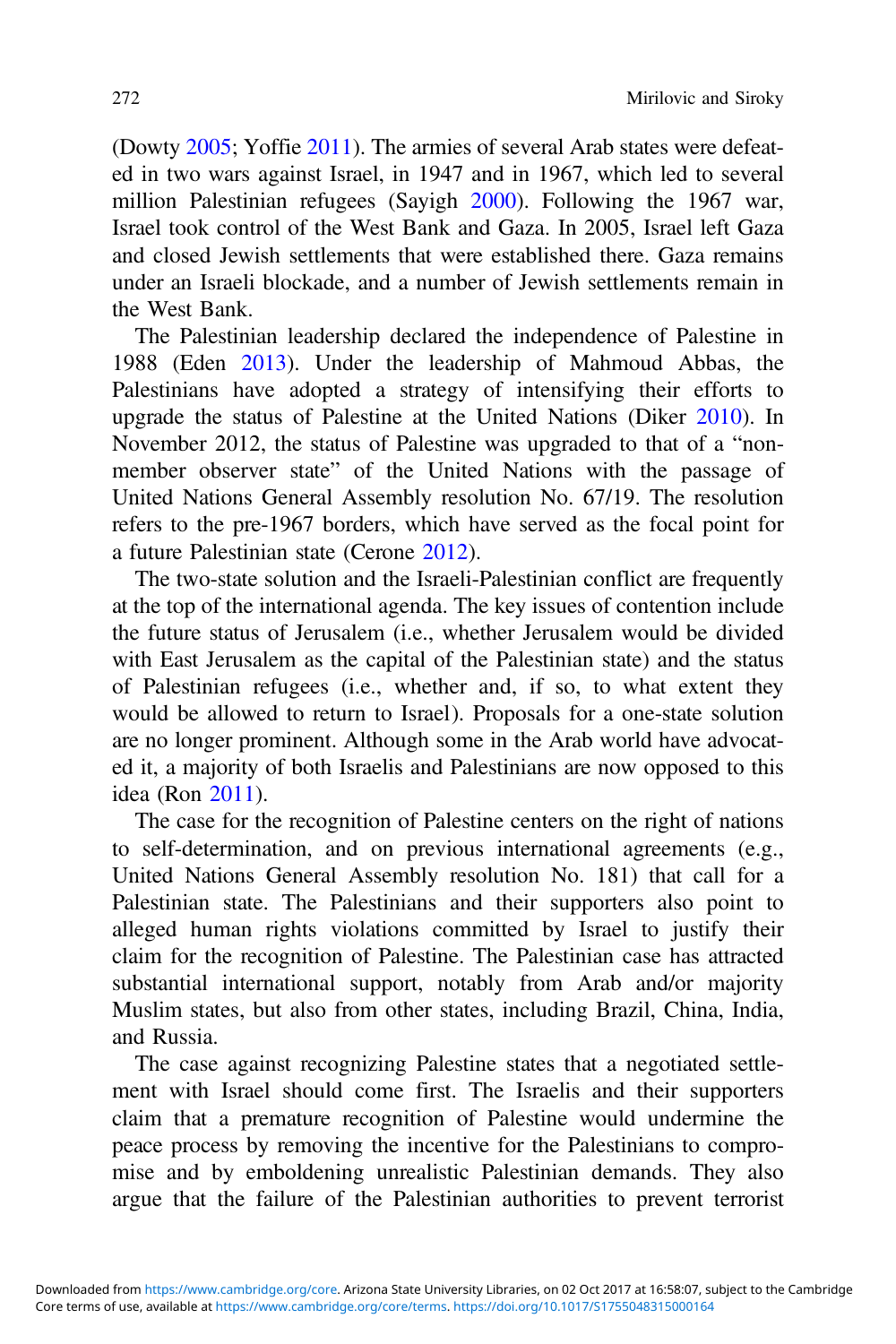groups from attacking Israeli civilians undermines the case for an independent Palestinian state (Schaefer and Phillips [2011\)](#page-22-0). The United States is the key great power supporter of Israel; France, Germany, and the United Kingdom have also recognized Israel, but not Palestine.

The pro and anti-recognition positions described above are of course generalizations that reflect some of the most prominent arguments made by the two sides. On both sides, there is a political spectrum with alternative ideas (e.g., some leaders on the Israeli right are skeptical that a twostate solution ever will or should be implemented; the statute of Hamas calls for the destruction of Israel). Yet the broad contours of the debate, as outlined above, describe the structure of the contemporary conflict and current dispute over the recognition of Palestine.

Whether or not Israel should be recognized is less controversial, for Israel is already a member state of the United Nations. Whereas 32 members of the United Nations do not recognize Israel, 70 United Nations members do not recognize Palestine. With this background on the conflict, we now proceed to the description of the evidence and methodology.

## DATA DESCRIPTION AND METHODS

The analysis utilizes a new dataset that the authors constructed on the recognition of Palestine and Israel.[7](#page-20-0) As previously argued, these outcomes are not likely to be independent of one another, and thus a single dependent variable that measures whether a country has recognized only Palestine, only Israel, or both and utilizes a multinomial modeling approach is more appropriate than separate binary logit models.<sup>[8](#page-20-0)</sup> Given that not a single country did not recognize either Israel or Palestine, but many countries that have recognized both, we created a dependent variable with three categories: recognition of only Palestine (32 countries), only Israel (69), or both (90). The multinomial approach is also preferable to the ordered approach because it allows us to examine how the hypothesized covariates differentially influence the pro-Palestine and pro-Israel camp relative to a "neutral position" of recognizing both entities. It is also preferable because some readers might not easily find a clear order among the three categories — e.g., recognizing Palestine is not more than recognizing Israel, or vice versa. Finally, we provide an additional analysis that examines the same model's ability to predict whether or not a country voted in favor of Assembly resolution No. 67/19 to grant Palestine non-member state observer status at the United Nations in late 2012.<sup>[9](#page-20-0)</sup>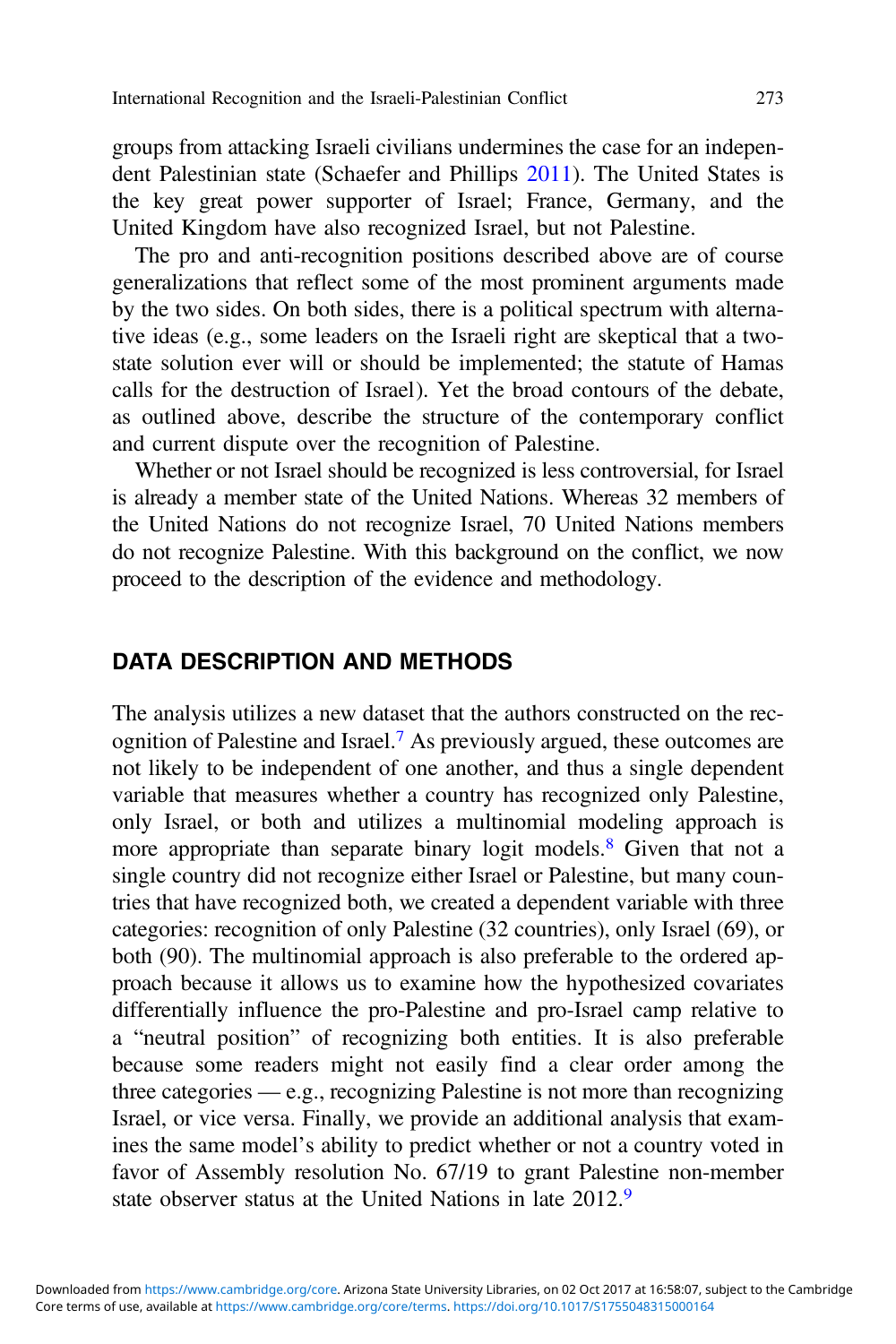To operationalize our key theoretical constructs, we collected data from a variety of publicly available sources. To measure the concept of religious regulation, we use an indicator of the extent to which religion is regulated with an additive index from the Association of Religion Data Archives (ARDA), a prominent source for scholars interested in the study of religion that has been subjected to extensive verification (Finke and Adamczyk [2008](#page-21-0)). The first component of the additive index is the Government Regulation of Religion Index (GRI). The GRI varies on a scale from 0 to 10, with 0 being the least regulation. GRI measures the extent to which the government allows freedom of religion, the extent to which foreign and other missionaries are allowed to operate, and the extent to which proselytizing and conversion are allowed or restricted. The second measure is the Social Regulation of Religion Index (SRI). The SRI also varies on a scale from 0 to 10, with 0 being the least regulation. SRI measures social attitudes toward "non-traditional" faiths, and toward whether the citizens are willing to tolerate proselytizing by members of those faiths in their country. Building on the notion that both formal and informal politics matter and often interact (Hale [2011\)](#page-21-0), we develop an index for the regulation of religion, which is the sum of GRI and SRI for a given country.

The measure of religious affinity with Palestine is the percentage of the population of a country that is Muslim. The source for the religion variables is ARDA using the most recently available year, 2012. As controls, we include three variables – gross domestic product per capita, membership in the Arab League and domestic vulnerability to secession. The measure of economic development is the gross domestic product per capita for the year 2010. The source for this indicator is the World Development Indicators. The source for domestic vulnerability to secession is an indicator variable (called SEPX) for whether each state has an active domestic secessionist movement using the most recent data from Minorities at Risk.[10](#page-20-0)

Membership in the Arab League is coded from the institution's main website. This relatively sparse specification is selected following Achen's (2002) and Occam's principles (Ariew [1976\)](#page-21-0). Multi-collinearity is minimized with this smaller set of variables, and the interpretation of effects is more plausible. We also discuss several robustness checks using additional explanatory variables.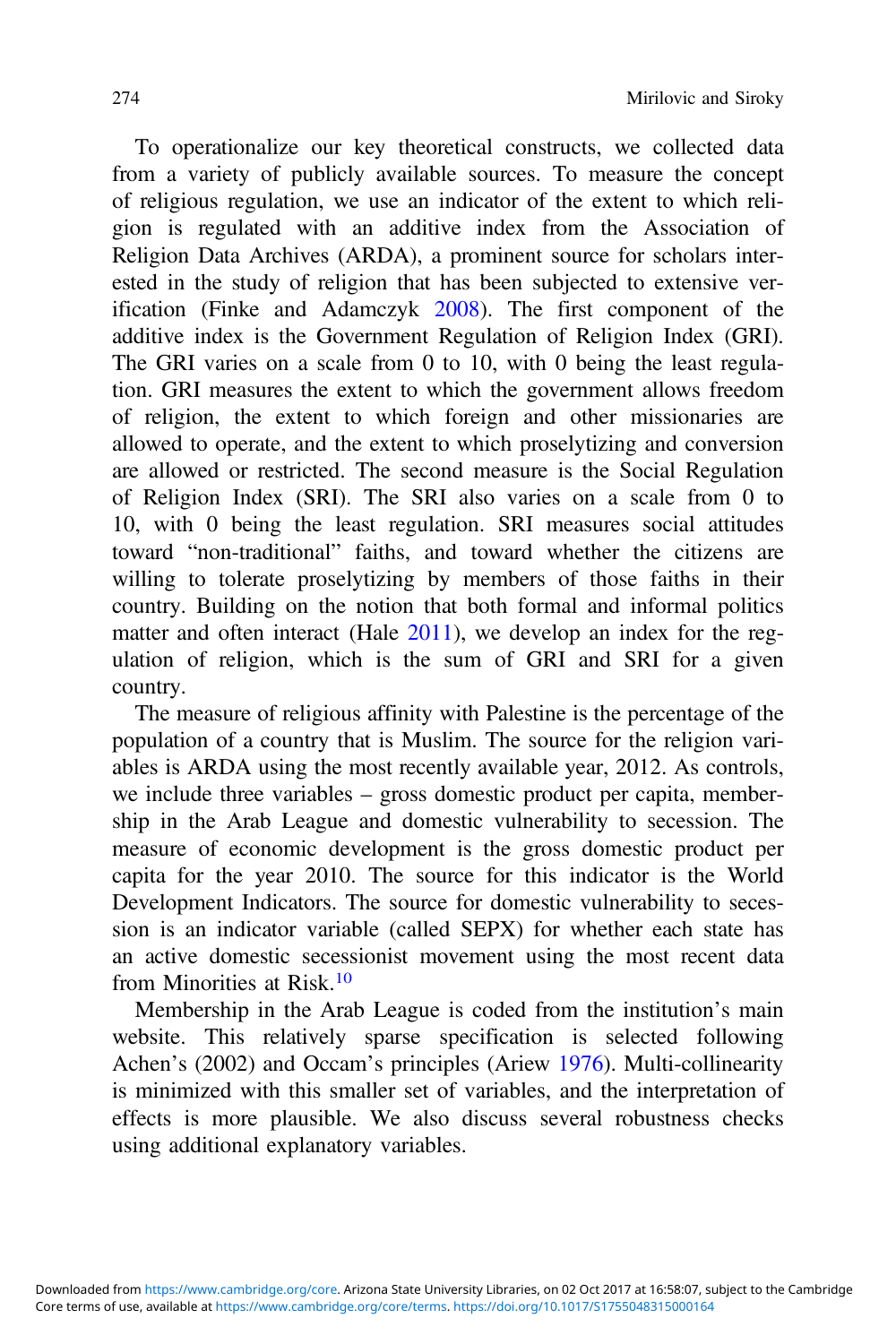## DATA ANALYSIS AND DISCUSSION

Why are some countries more likely than others to recognize Palestine or to deny recognition to Israel? In this section, we address these questions using multinomial logistic regression models estimated with Maximum Likelihood. The dependent variable has three categories — "Recognize only Palestine," "Recognize only Israel," or "Recognize Both" (a fourth category for "Recognize Neither" was unnecessary because there were no countries that recognized neither). The multinomial model provides two sets of coefficients, each set for the effect of the predictors on recognition of Palestine and Israel, relative to the base category of recognizing both Palestine and Israel.

[Table 1](#page-13-0) presents the results of the analysis. We find that countries with more religious regulation were significantly more likely to only recognize Palestine, while countries with less religious regulation were less likely to only recognize Israel, but the effect for Israel was not statistically significant. As regards the second hypothesis on transnational Islam, we find that countries with a greater proportion of Muslims were considerably more likely to only recognize Palestine and significantly less likely to only recognize Israel. Arab League members were also much less likely to recognize only Israel, but were not significantly more likely to recognize only Palestine, though the sign was in the anticipated direction.

It is important to underscore that the multinomial model examines the determinants of the decision to recognize Palestine but not Israel, and of Israel but not Palestine, relative to recognizing both of them, which is the modal category. In this context, regulation of religion is an unambiguous predictor of preferring to recognize Palestine but not Israel.

To illustrate the substantive effects of these factors, we graph the predicted probabilities of the outcome (recognition) given various values of the continuous predictors (see [Fig. 1\)](#page-14-0) and dichotomous predictors ([Fig. 2\)](#page-16-0) from the fourth multinomial model in [Table 1.](#page-13-0) The first figure shows three panels for every continuous variable using 95% confidence intervals. On the top is the probability of recognizing Palestine, which is displayed on the y-axis from 0.0 to 1.0 with ticks at 0.2, 0.4, and 0.6. The middle panel shows the probability of recognizing Israel and the bottom panel shows the probability of recognizing both Israel and Palestine, which is the baseline category in the multinomial models, and is also displayed along the y axis. The first graph shows the effect of religious regulation on the probability of recognizing only Palestine, only Israel or both.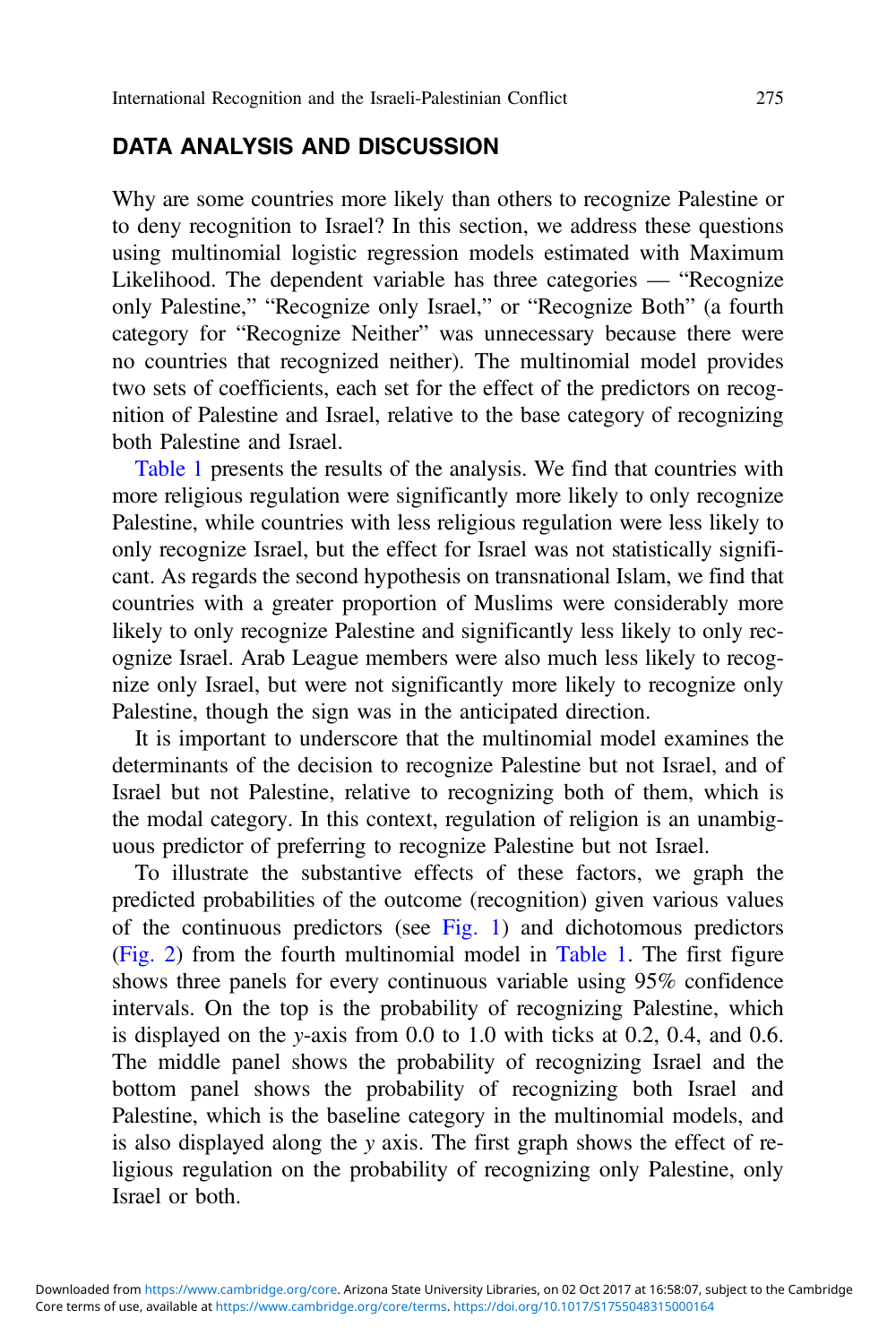| <b>Predictors</b>     | <b>Model 1</b> |                  | <b>Model 2</b> |                  | <b>Model 3</b> |                  | Model 4       |                  |
|-----------------------|----------------|------------------|----------------|------------------|----------------|------------------|---------------|------------------|
|                       | <b>Israel</b>  | <b>Palestine</b> | Israel         | <b>Palestine</b> | Israel         | <b>Palestine</b> | <b>Israel</b> | <b>Palestine</b> |
| GDP pc $\times$ 10000 | $1.56***$      | $1.13***$        | $1.58***$      | $1.38***$        | $1.45***$      | $1.43***$        | $1.43***$     | $1.43***$        |
|                       | (0.27)         | (0.30)           | (0.30)         | (0.33)           | (0.27)         | (0.30)           | (0.29)        | (0.32)           |
| Domestic Secession    | $-0.17$        | 0.63             | $-0.13$        | 0.23             | $-0.12$        | 0.38             | $-0.13$       | 0.16             |
|                       | (0.38)         | (0.55)           | (0.40)         | (0.61)           | (0.40)         | (0.63)           | (0.41)        | (0.66)           |
| Arab Legue Member     | $-4.24$        | $3.64***$        | $-3.78$        | $2.44***$        | $-1.69$        | $1.95***$        | $-1.68$       | $1.54***$        |
|                       | (4.18)         | (0.72)           | (4.15)         | (0.75)           | (3.77)         | (0.84)           | (3.94)        | (0.85)           |
| Religious Regulation  |                |                  | $-0.04$        | $0.26***$        |                |                  | $-0.01$       | $0.16**$         |
|                       |                |                  | (0.03)         | (0.02)           |                |                  | (0.05)        | (0.07)           |
| Percent Muslim        |                |                  |                |                  | $-0.04**$      | $0.04**$         | $-0.04*$      | $0.03*$          |
|                       |                |                  |                |                  | (0.02)         | (0.02)           | (0.02)        | (0.01)           |
| Deviance              | 265.49         |                  | 241.89         |                  | 227.10         |                  | 221.20        |                  |
| Log-likelihood        | $-132.75$      |                  | $-120.95$      |                  | $-113.55$      |                  | $-110.60$     |                  |
| <b>AIC</b>            | 281.49         |                  | 261.89         |                  | 247.10         |                  | 245.20        |                  |
| <b>BIC</b>            | 307.51         |                  | 294.42         |                  | 279.62         |                  | 284.23        |                  |
| N                     |                | 191              |                | 191              |                | 191              |               | 191              |

<span id="page-13-0"></span>**Table 1.** Multi-nominal models of recognition of Israel and Palestine Recognition of palestine and Israel. Multinomial Models. Base – Recognition of Both

Significance codes: 0.0001'\*\*\*', 0.001'\*\*', 0.01'\*', SEs in Parenthess

Notes: Variables labeled "10000" have their coefficients and standard errors multiplied by 10000 in order to show effects that were not visible at two decimal places. VIF and Tolerance results are the same as in Table 1 because the model specifications are the same. Robustness checks on Model 4 included adding variables for membership in the EU and similarity of voting patterns in the United Nations to the United States voting patterns. The EU was <sup>a</sup> negative significant predictor of recognizing just Israel relative to recognizing both. It was not a significant predictor of recognizing just Palestine and the SE on the coefficient was highly inflated. The similarity of voting patterns in the United Nations to the United States voting patterns was <sup>a</sup> significant negative predictor of just recognizing Palestine, but was not <sup>a</sup> significant predictor of recognizing just Israel, relative to both. Yet neither variable considerably improved the overall model fit, and did not change any of the main results, which led us to exclude these variables from the final model.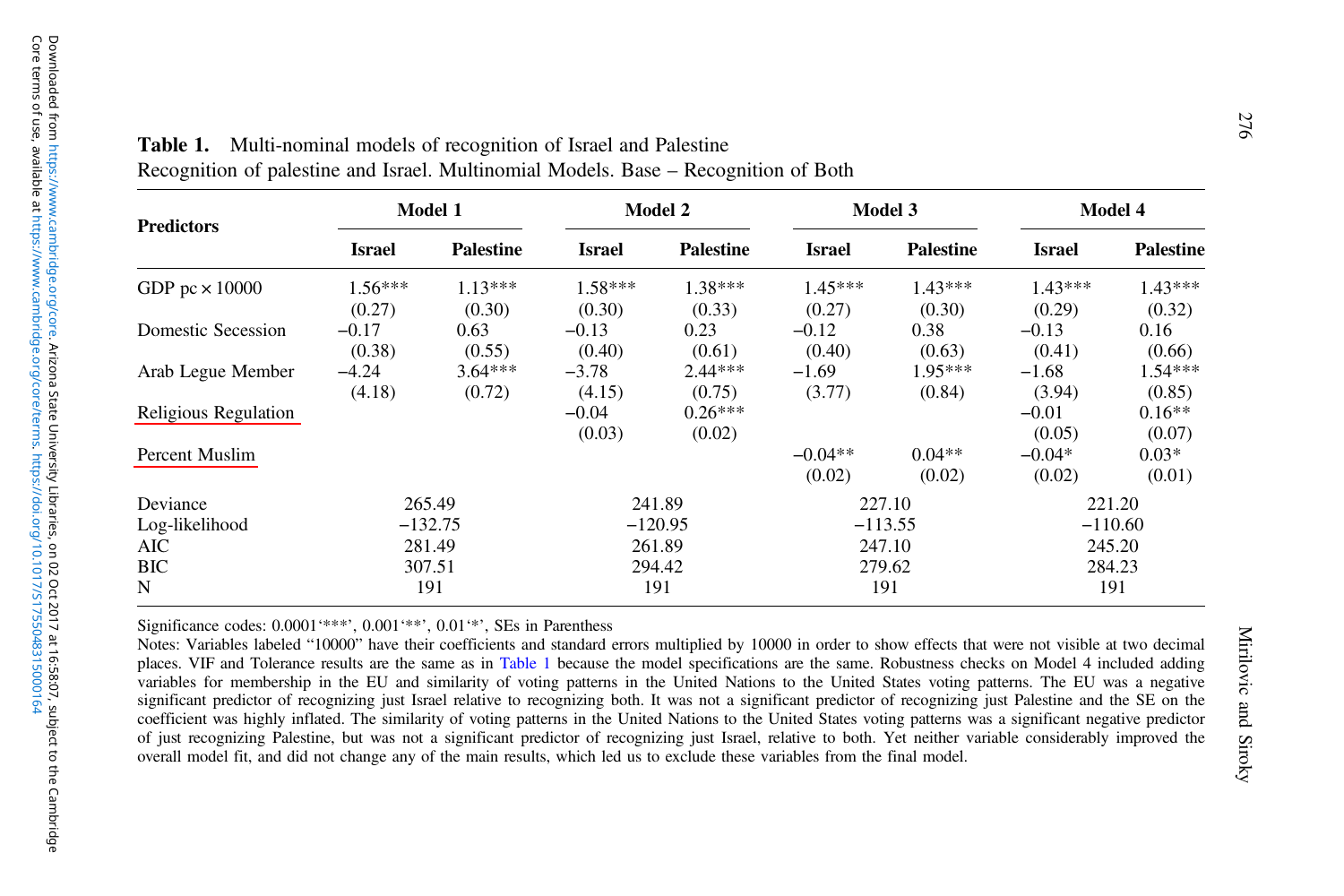<span id="page-14-0"></span>

FIGURE 1. Predicted probability of recognition for given values of significant continuous predictors from multi-nominal regression model ([Table 1,](#page-13-0) Model 4).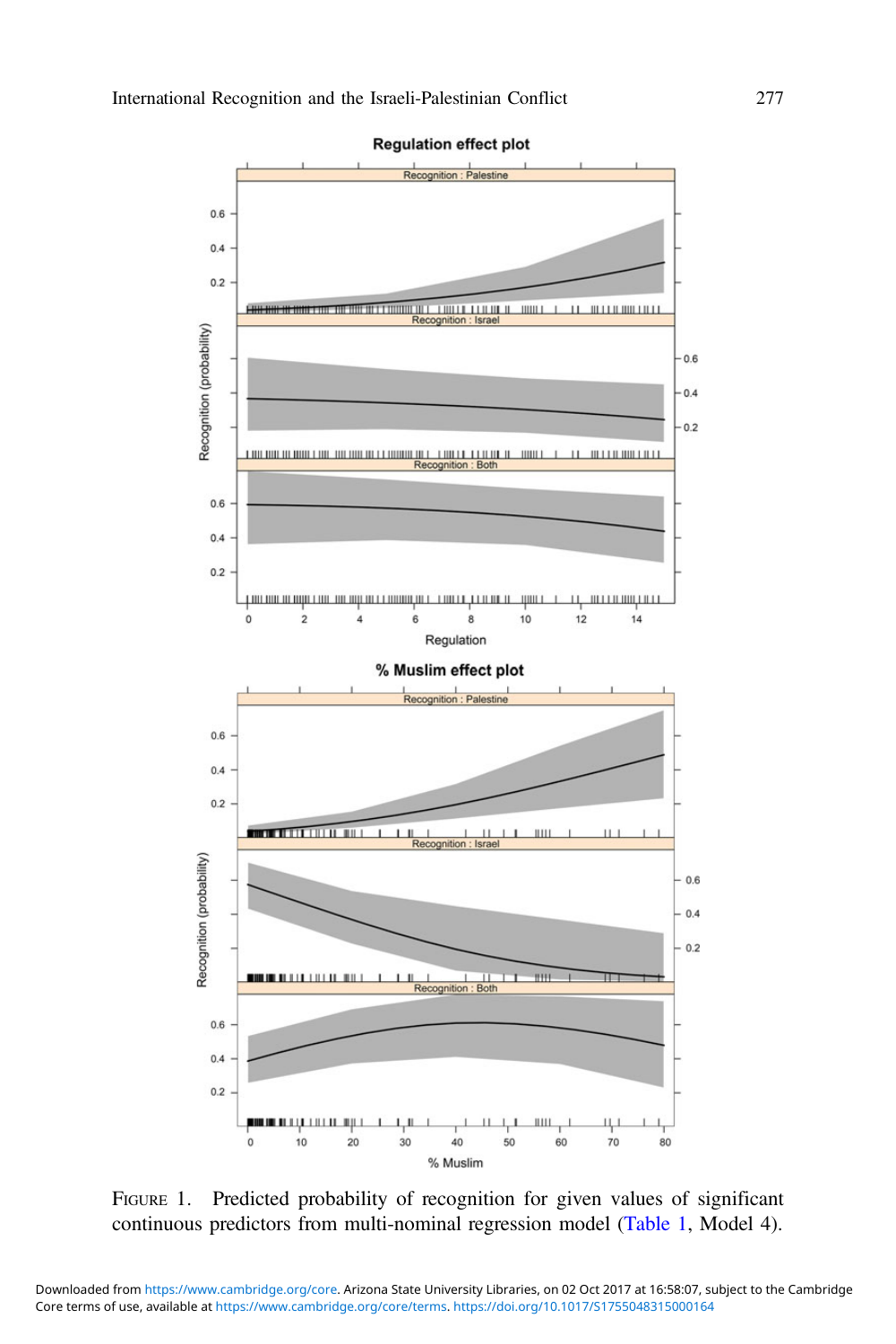

FIGURE 1. (continued).

Holding all other variables constant at their mean (and mode for binary variables), the results indicate that countries which heavily regulate religion have a 35% higher probability of recognizing only Palestine, a 20% lower probability of recognizing only Israel and a 15% lower probability of recognizing both countries, compared to countries with the lowest levels of religious regulation. In the second panel, we observe that Muslim majority countries had a 50% higher probability of recognizing only Palestine and a 60% lower chance of recognizing only Israel, compared to countries in which Muslims are a small minority. In the third panel, we can see that poorer countries were more likely to recognize both Palestine and Israel than to recognize only one of them alone, though the effect of gross domestic product per capita is also substantively small, especially for recognizing Palestine.

[Figure 2](#page-16-0) shows the predicted probability of recognition (of Palestine and Israel, separately) for various values of the categorical predictors, again using 95% confidence intervals. The first categorical predictor displayed on the left panel is "Domestic Secession," and the box plots show the interquartile range (25–75th percentile) of the predicted probability of recognizing only Israel (on the left) and only Palestine (to its right) for countries that are vulnerable to domestic secession. In the right panel, the same probabilities are depicted for countries that are not vulnerable to secession at home. We see that domestically vulnerable countries were only slightly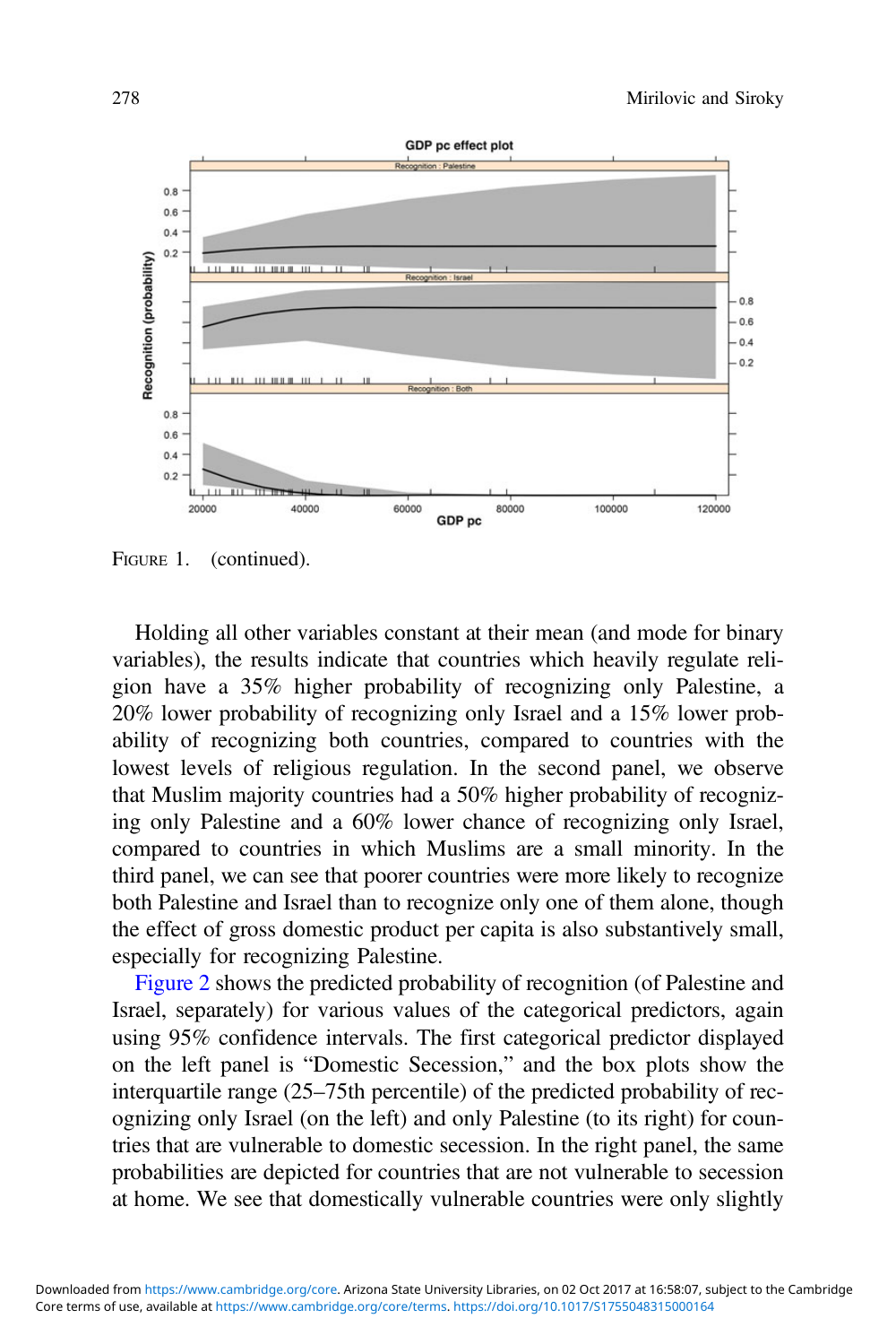<span id="page-16-0"></span>

FIGURE 2. Predicted probability of recognition for given values of categorical predictors from multi-nominal regression model ([Table 1](#page-13-0), Model 4).

more likely to only recognize Palestine and slightly less likely to only recognize Israel than countries without a significant threat of secession at home, and that the substantive effect sizes were modest and not statistically significant. Turning to the right panel, which depicts the predicted probability of recognition for members in the Arab League, we find that members of the Arab League had a predicted probability of recognizing only Palestine that was about 20% greater than non-members, and a predicted of recognizing only Israel that was about 35% lower than non-members.

Finally, we mention several robustness checks that we conducted to see whether the results held after including potentially omitted variables. The first concerns great power influence. Although it is clear that the great powers have not converged on the recognition of Palestine, and thus a different explanation is needed, we consider whether indicators of a pro-United States position — such as NATO alliance membership, European Union membership and similar voting patterns in the United Nations<sup>[11](#page-20-0)</sup> — seem to have a significant influence on a country's probability of recognizing Palestine or Israel. There may also be differences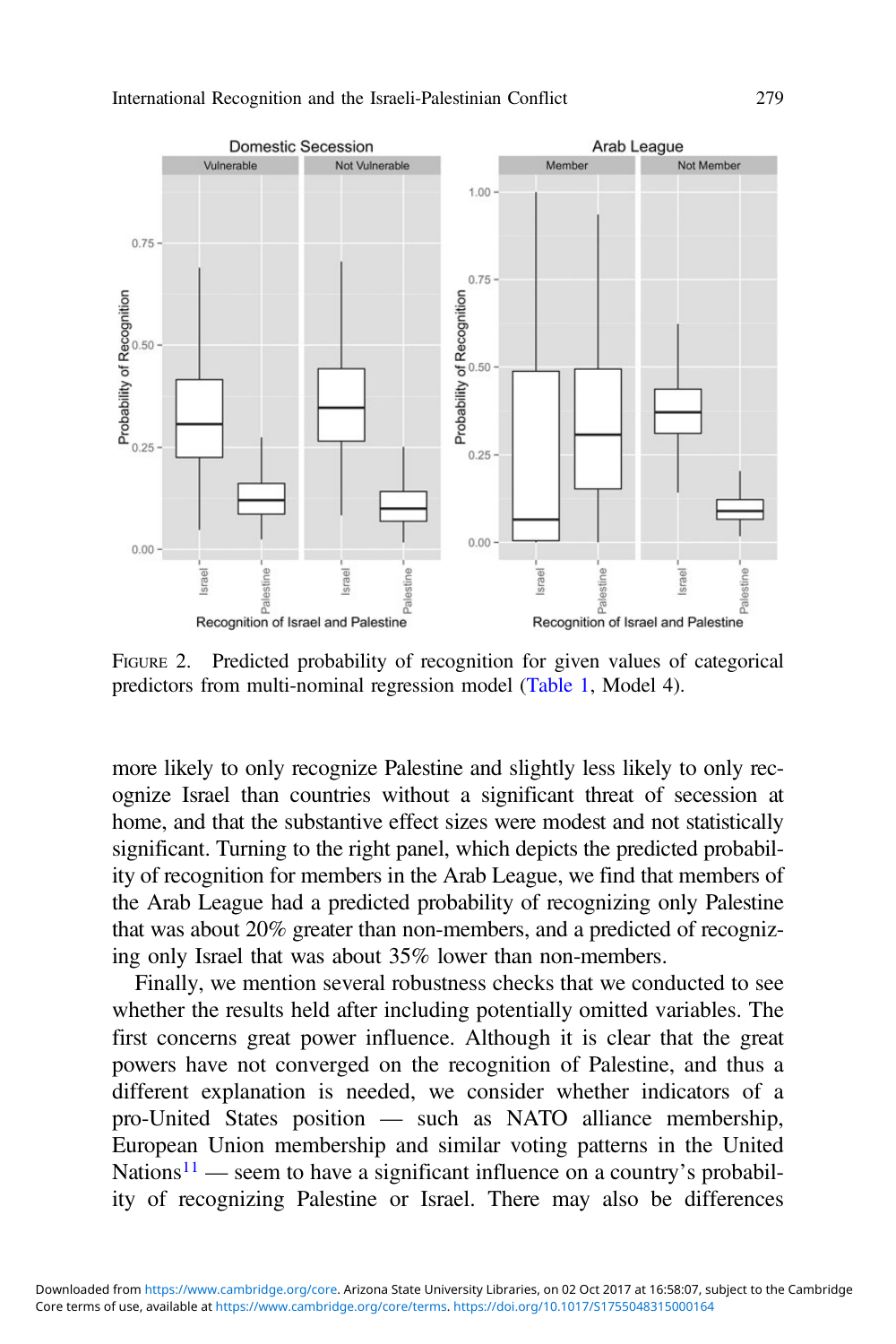|                       | <b>UN Vote on Palestine</b> |                   |                    |                   |  |  |  |  |
|-----------------------|-----------------------------|-------------------|--------------------|-------------------|--|--|--|--|
| <b>Predictors</b>     | Model 1                     | <b>Model 2</b>    | <b>Model 3</b>     | <b>Model 4</b>    |  |  |  |  |
| GDP pc $\times$ 10000 | $-0.08$<br>(0.08)           | $-0.07$<br>(0.08) | 0.02<br>(0.08)     | $-0.02$<br>(0.08) |  |  |  |  |
| Domestic Secession    | 0.30<br>(0.33)              | 0.17<br>(0.35)    | 0.17<br>(0.34)     | 0.16<br>(0.35)    |  |  |  |  |
| Arab League Member    | $4.09 +$<br>(2.46)          | 3.68<br>(2.48)    | 2.30<br>(2.54)     | 2.28<br>(2.55)    |  |  |  |  |
| Religious Regulation  |                             | 0.05<br>(0.04)    |                    | 0.01<br>(0.04)    |  |  |  |  |
| Percent Muslim        |                             |                   | $0.03**$<br>(0.01) | $0.03*$<br>(0.01) |  |  |  |  |
| Log-likelihood        | $-105.39$                   | $-104.38$         | $-100.00$          | $-99.99$          |  |  |  |  |
| Deviance              | 210.78                      | 208.76            | 200.00             | 199.98            |  |  |  |  |
| AIC                   | 231.79                      | 235.02            | 226.26             | 231.50            |  |  |  |  |
| N                     | 191                         | 191               | 191                | 191               |  |  |  |  |

<span id="page-17-0"></span>Table 2. Explaining the United Nations vote on Palestinian statehood

Significance codes:  $0.001$ <sup>\*\*\*</sup>',  $0.01$ <sup>\*\*</sup>',  $0.05$ <sup>\*</sup>+', SEs in parenthess

Notes: Variables labeled "10000" have their coefficients and standard errors multiplied by 10000 in order to show effects that were not visible at two decimal places. VIF and Tolerance results are the same as in [Table 1](#page-13-0) because the model specifications are the same. Robustness checks on Model 4 included adding variables for membership in the EU and similarity of voting patterns in the United Nations to the United States voting patterns. Neither was statistically significant and neither improved the model fit.

between Shia and Sunni countries with respect to the Israel-Palestine conflict, though majority Shia countries such as Iran provide considerable support to Palestine, which is predominantly Sunni. Our robustness checks indicate that NATO, the European Union, and the similarity with United States voting in the United Nations are usually not significant predictors. Moreover, their inclusion does not alter the previously reported results, and does not add to the model's explanatory power or statistical fit. We also re-estimated the models after removing majority Shia countries, but it did not make a difference in the reported results. The final models therefore do not include these additional variables in the specification.

Our final analysis focuses on the recent United Nations vote about Palestine (United Nations General Assembly resolution No. 67/19). Table 2 and [Figure 3](#page-18-0) show the results. Transnational religion ties were fundamental in shaping voting patterns. Countries with a greater percentage of Muslims were much more likely to support the resolution. Religious regulation had no discernible effect on the probability of voting in favor or against the United Nations resolution, however.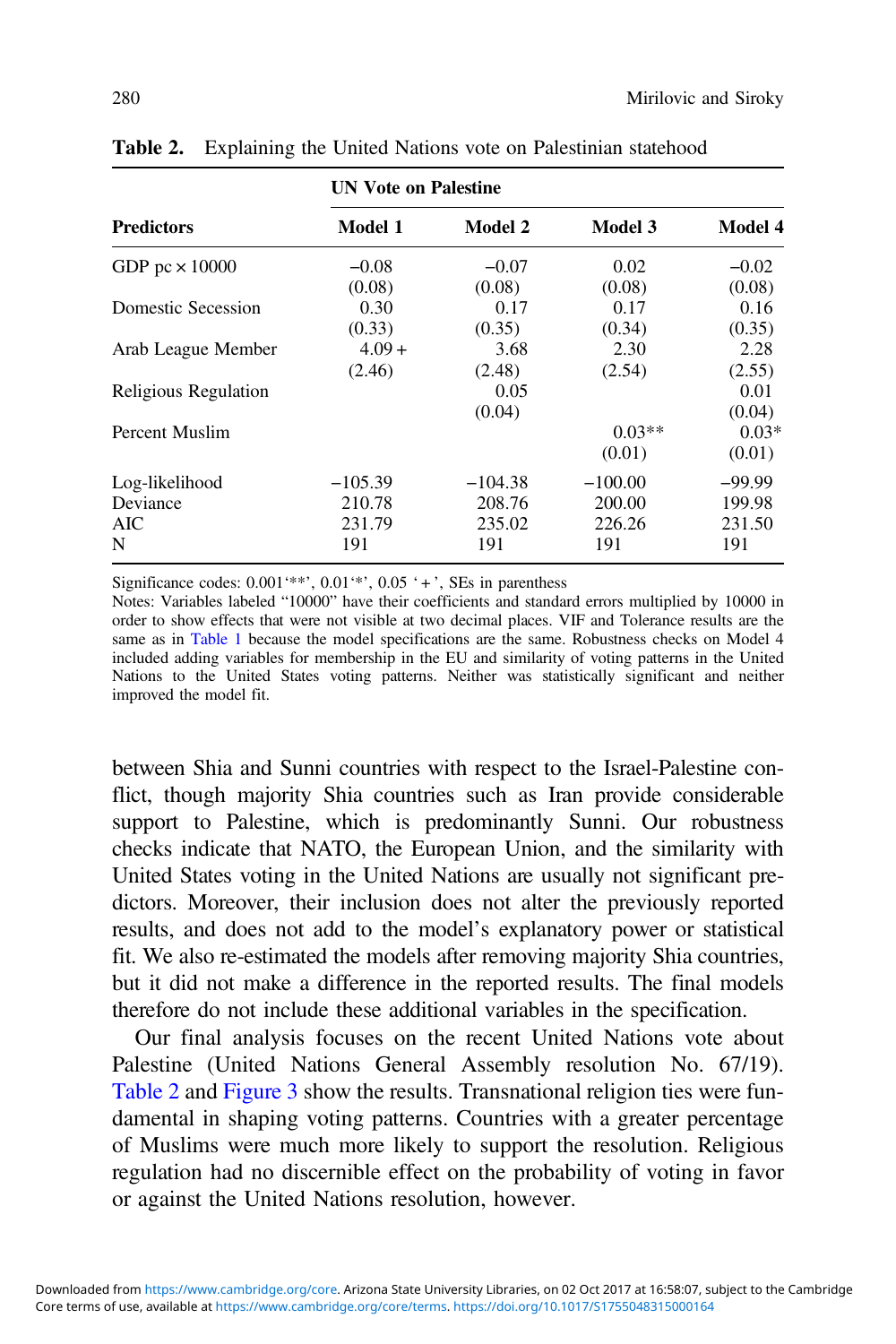<span id="page-18-0"></span>

FIGURE 3. Predicted probability of the United Nations vote on Palestine given values of significant predictors [\(Table 2,](#page-17-0) Model 4).

Rich countries were less likely to cast a positive vote on upgrading Palestine's status at the United Nations, but this effect was not statistically significant. When voting on recognition, however, rich countries were more likely to recognize Palestine or Israel relative to recognizing both Israel and Palestine. Why are the determinants of voting to admit Palestine as a non-member at the United Nations different from the determinants of deciding whether to recognize Palestine? That is, why would a country recognize Palestine, but not vote for the United Nations resolution; or why would a country vote in support of the United Nations resolution, but not recognize Palestine? We speculate that this discrepancy may be due to differences in the strategic setting. Most notably, extending recognition to Palestine may be a more consequential decision than voting to grant non-member status at the United Nations.<sup>[12](#page-20-0)</sup> The United Nations may allow some states an opportunity in a high profile forum to appear sympathetic to the plight of Palestinians.<sup>[13](#page-20-0)</sup>

# **CONCLUSION**

The international recognition of new states is a fundamental question in political science that remains under-theorized. Although the Israeli-Palestinian conflict is arguably the world's highest profile conflict, the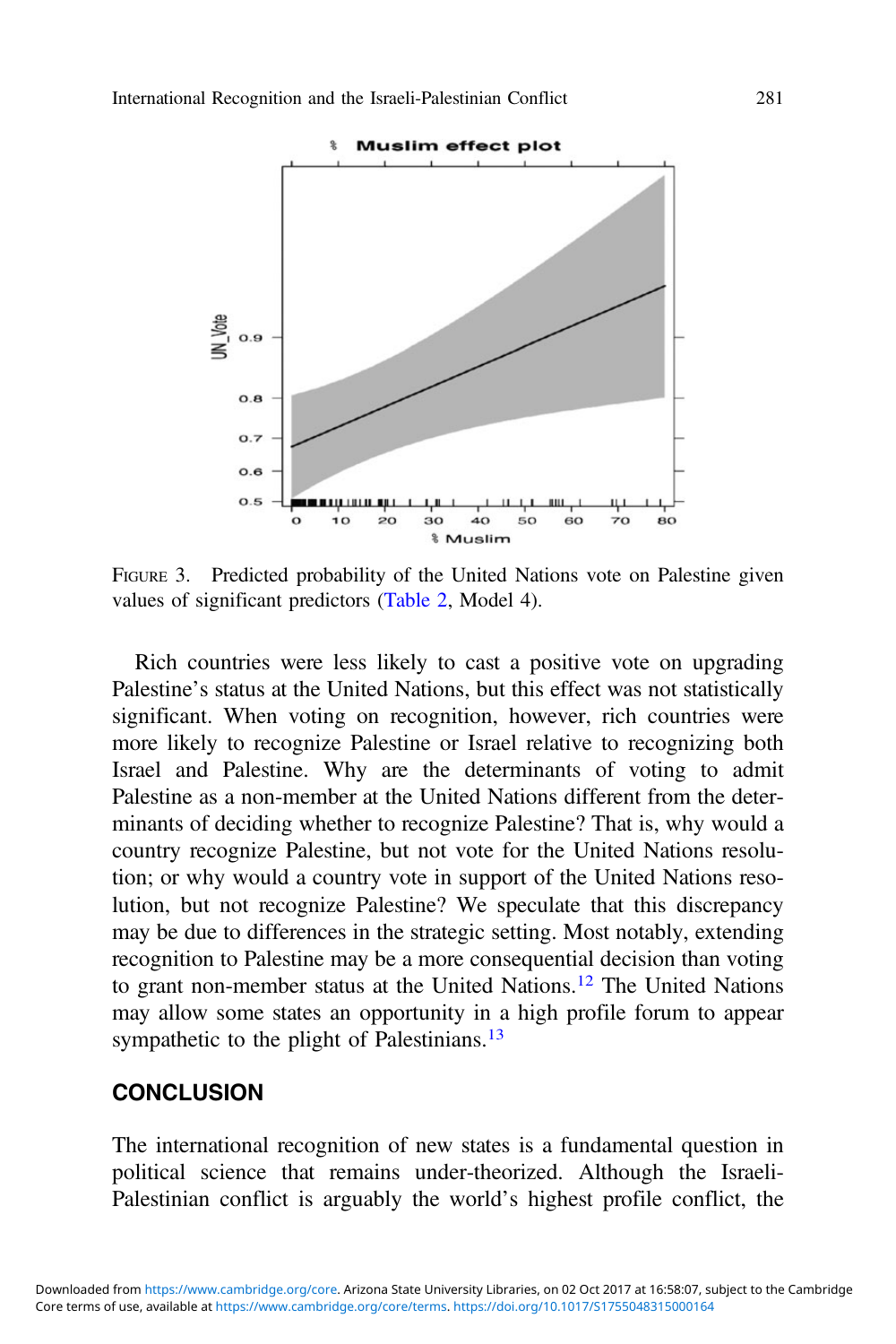<span id="page-19-0"></span>issue of international recognition has not been systematically studied in this context, to the best of our knowledge. With some notable exceptions in recent years that have focused on the role of the great powers, empirical work on this problem is also relatively sparse (Siroky [2011](#page-22-0)). This article presents an explanation for international recognition decisions in cases of contested recognition that is focused on how religion shapes international recognition decisions, and situates it within existing scholarship and the context of the Israeli-Palestinian conflict. The theory emphasizes the role of religious affinities, and suggests that transnational religious ties among Muslim majority states shape recognition decisions. At the domestic level, the theory builds on the logic of domestic vulnerability, and posits that states that heavily regulate religion tend to avoid extending recognition to aspiring and de facto states.

Using new data on international recognition in the case of Israel and Palestine to test these hypotheses, the analysis finds evidence that countries with a greater proportion of Muslims, and with more religious regulation, were respectively 50% and 35% more likely to recognize Palestine — and were 60% and 20% less likely to recognize Israel, relative to recognizing both Israel and Palestine. These findings contribute to a growing body of literature concerned with the origins of external support for secessionist movements and the determinants of international recognition decisions. Although there are numerous factors that could influence international recognition decisions, we focus here on how religion exhibits a powerful influence on recognition decisions at both the transnational and the domestic level.

While we believe this study represents an important contribution to our understanding of international recognition, at least in the highly salient case of Palestine and Israel, we also wish to acknowledge its limitations that we hope will be addressed in future research. Primary among these is that the two cases studied here may not be representative of the population of sovereignty disputes. As a result, it remains for future research to determine whether the two-level explanatory framework proposed here, which focuses on transnational linkages (religious and ethnic) and domestic vulnerability (also religious and ethnic), is applicable to a growing set of cases of contested recognition.

#### NOTES

1. Replication data and R code along with a brief online appendix with the results of some additional model estimations are available upon request and will be available for download at: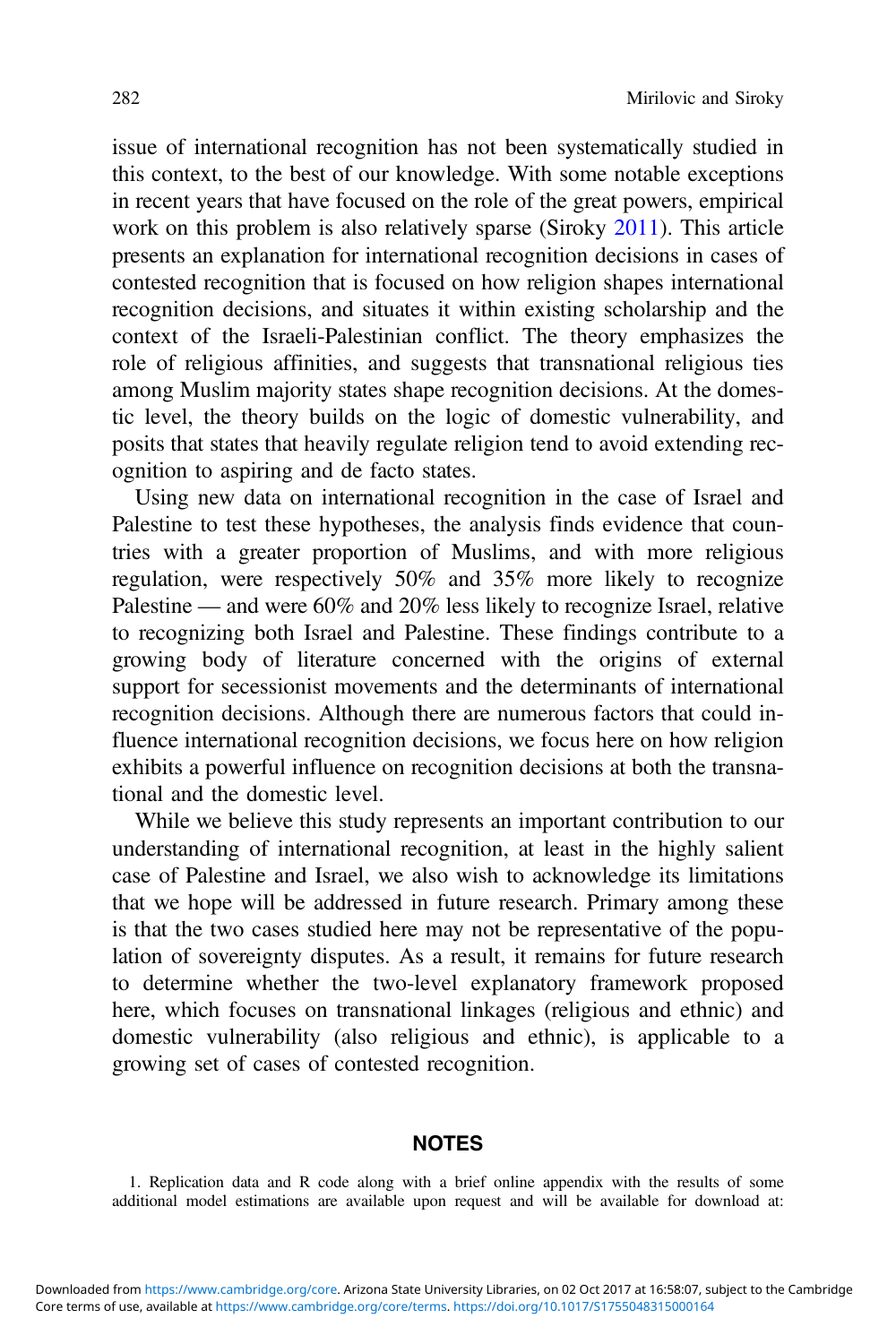<span id="page-20-0"></span>[http://davidsiroky.asu.edu/.](http://davidsiroky.asu.edu/) An early version of this paper was presented at the Fourth Ethnic Politics workshop, hosted at Arizona State University on December 13–14, 2012: [https://ethnicpoliticswork](https://ethnicpoliticsworkshop.wordpress.com/)[shop.wordpress.com/](https://ethnicpoliticsworkshop.wordpress.com/) and at the University of Central Florida Political Science Department colloquium. We would like to acknowledge Valeriy Dzutsev for his excellent research assistance and insightful comments. We also thank Leonardo Arriola, Adam Auerbach, Lenka Bustikova, Elizabeth Carlson, J. T. Dimino, Jonathan Githens-Mazer, Henry Hale, Michael Hechter, Christine Horne, Dwight Kiel, Dominika Koter, John McCauley, Vera Mironova, Harris Mylonas, Amanda Robinson, Daniel Rothenberg, Stephen Saideman, Idean Saleyhan, Lahra Smith, Jaroslav Tir, Ajay Verghese and Carolyn Warner for discussions. The insightful feedback reviewers and the editors of Politics and Religion considerably improved the article, and we are grateful for their time and effort. We remain responsible for all errors.

2. United Nations Security Council approval is also required.

3. Coggins [\(2011\)](#page-21-0) argues that vulnerability reduces the likelihood that a great power will recognize a secessionist claim; and that great powers tend to rapidly converge toward recognition or nonrecognition.

4. Regulating religion may also *shape* secessionist grievances by restricting the religious rights of minority groups. Such restrictions may motivate those groups and their leaders to seek to carve out their own state where their religion could be practiced openly. As a result, we view regulation of religion as both a proxy for vulnerability and a cause of grievances for those who do not belong to the state's official religion.

5. This pattern has also been identified in state support for co-ethnics living in contiguous enclaves (Jenne 1997; Saideman [1997;](#page-22-0) Salehyan, Gleditsch, and Cunningham 2011).

6. According to ARDA (2012) data, among the world's 13.7 million Jews, about 5.33 million lived in Israel and about 5.12 million lived in the United States (representing 1.65% of the American population). A total of about 3.25 million Jews resided in all the other countries combined. It is hence highly unlikely that cross-national variation in the size or the percentage of the Jewish population affects recognition decisions across a large number of countries.

7. The data for Palestine come from the PLO Negotiations Office document "Recognizing the Palestinian State," and the data for Israel come from the Israeli Ministry of Foreign Affairs. The data were updated last in August 2014.

8. The online appendix shows the results of the same model specifications using a binary logistic classifier.

9. Countries that voted yes are coded "1," countries that voted "no" or that abstained are coded "0," while countries that were absent for the vote are treated as missing data and dropped from the analysis. Treating absences as missing data follows the best practice for coding United Nations General Assembly votes (Voeten, [2012\)](#page-22-0). Only five countries were absent for the vote: Equatorial Guinea, Kiribati, Liberia, Madagascar, and Ukraine. United Nations General Assembly resolution No. 67/19 passed on November 29, 2012.

10. The indicator of an active secessionist movement is gathered from the Minorities at Risk variable SEPINX, which measures the existence of an active separatist movement within a country's borders.

11. The source for the United Nations voting similarity is Voeten [\(2012](#page-22-0)) and Strezhnev and Voeten ([2012\)](#page-22-0).

12. United Nations General Assembly resolution No. 67/19 did little to expand Palestine's rights to participate in the work of the General Assembly (which were relatively extensive before United Nations General Assembly resolution No. 67/19 was passed), and some states that voted in favor of the resolution asserted that their vote should not be equated with a formal recognition of Palestine. However, United Nations General Assembly resolution No. 67/19 may help bolster the Palestinian claim to statehood under international law (Cerrone, 2012).

13. Hillman and Petrafke [\(2012\)](#page-21-0) argue that democracies tend to vote along with an "autocratic bloc" in United Nations General Assembly resolution condemning Israel because of the benefits of voting the same way as the majority of other countries.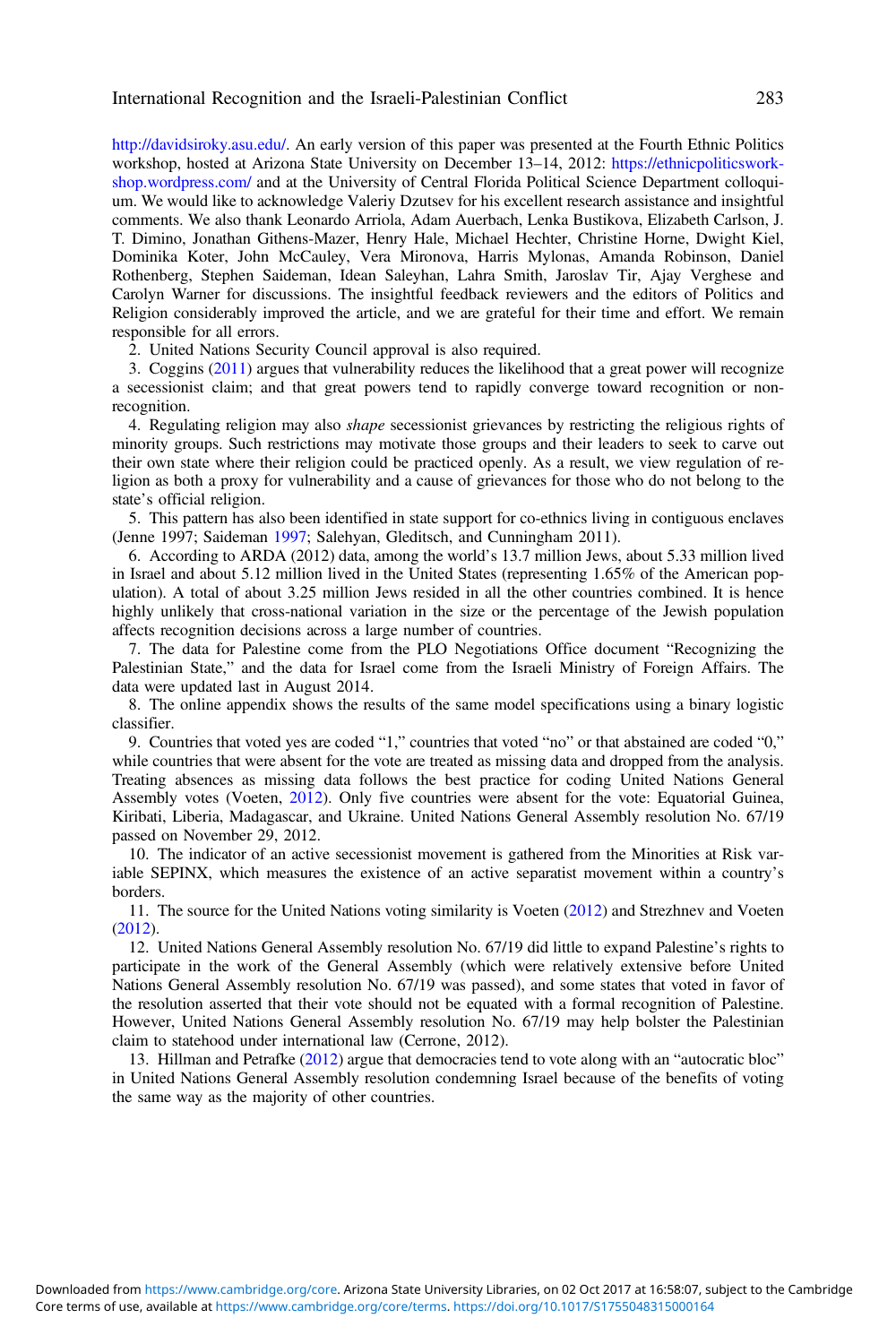#### **REFERENCES**

- <span id="page-21-0"></span>Achen, C. 2002. "Toward a New Political Methodology: Microfoundations and ART." Annual Review of Political Science 5:423–450
- Ariew, Roger 1976. Ockham's Razor: A Historical and Philosophical Analysis of Ockham's Principle of Parsimony. Champaign-Urbana, IL: University of Illinois.
- Brathwaite, Robert, and Andrew Bramsen. 2011. "Reconceptualizing Church and State: A Theoretical and Empirical Analysis of the Impact of Separation of Religion and State on Democracy." Politics and Religion 4:229–263.
- Cerone, John. 2012. "Legal Implications of the UN General Assembly Vote to Accord Palestine the Status of Observer State – Insights – American Society of International Law, 16(37)." <http://www.asil.org/insights121208.cfm> (Accessed on Month/Day/Year).
- Coggins, Bridget. 2011. "Friends in High Places: International Politics and the Emergence of States from Secessionism." International Organization 65:433–467.
- Diker, Dan. 2010. "The Palestinians' Unilateral 'Kosovo Strategy': Implications for the PA and Israel, 575 (January-February)." [http://jcpa.org/article/the-palestinians-unilateral](http://jcpa.org/article/the-palestinians-unilateral-kosovo-strategy-implications-for-the-pa-and-israel/)[kosovo-strategy-implications-for-the-pa-and-israel/](http://jcpa.org/article/the-palestinians-unilateral-kosovo-strategy-implications-for-the-pa-and-israel/) (Accessed on Month/Day/Year).
- Dowty, Alan. 2005. Israel/Palestine. Cambridge: Polity.
- Driessen, Michael D. 2010. "Religion, State, and Democracy: Analyzing Two Dimensions of Church-State Arrangements." Politics and Religion 3:55–80.
- Eden, Paul. 2013. "Palestinian Statehood: Trapped Between Rhetoric and Realpolitik." International and Comparative Law Quarterly 62:225–239.
- Ellis, Glynn. 2010. "Gauging the Magnitude of Civilization Conflict." Conflict Management and Peace Science 3:219–238.
- Finke, Roger, and Amy Adamczyk. 2008. "The Association of Religion Data Archives (ARDA): Online Research Data, Tools and References." Politics and Religion 1:456–470.
- Fox, Jonathan, Patrick James, and Yitan Li. 2009. "Religious Affinities and International Intervention in Ethnic Conflicts in the Middle East and Beyond." Canadian Journal of Political Science 42:161–186.
- Fox, Jonathan. 2007. "Do Democracies Have Separation of Religion and State?" Canadian Journal of Political Science 40:1–25.
- Fox, Jonathan. 2006. "World Separation of Religion and State into the 21st Century." Comparative Political Studies 39:537.
- Giorgi Gvalia, David S. Siroky, Bidzina Lebanidze, and Zurab Iashvili. 2013. "Thinking Outside the Bloc: Explaining the Foreign Policies of Small States." Security Studies 22:98–131.
- Hale, Henry. 2000. "The Parade of Sovereignities: Testing Theories of Secession in the Soviet Setting." British Journal of Political Science 30:31–56.
- Hale, Henry. 2011. "Formal Constitutions in Informal Politics." World Politics 63:581–617.
- Hillman, Arye, and Niklas Potrafke. 2012. "Beyond Criticism: Logrolling and Decoy Voting in the United Nations." [http://portal.idc.ac.il/en/schools/economics/about/](http://portal.idc.ac.il/en/schools/economics/about/Documents/Arye%20Hillman,%20Beyond%20criticism%20Logrolling%20and%20decoy%20voting%20in%20the%20United%20Nations.pdf) [Documents/Arye%20Hillman,%20Beyond%20criticism%20Logrolling%20and%20decoy](http://portal.idc.ac.il/en/schools/economics/about/Documents/Arye%20Hillman,%20Beyond%20criticism%20Logrolling%20and%20decoy%20voting%20in%20the%20United%20Nations.pdf) [%20voting%20in%20the%20United%20Nations.pdf](http://portal.idc.ac.il/en/schools/economics/about/Documents/Arye%20Hillman,%20Beyond%20criticism%20Logrolling%20and%20decoy%20voting%20in%20the%20United%20Nations.pdf) (Accessed on Month/Day/Year).
- Horowitz, Donald L. 1985. Ethnic Groups in Conflict. Berkeley, CA: University of California Press.
- Jackson, Robert, and Carl Rosberg. 1982. "Why Africa's Weak States Persist." World Politics 35:1–24.
- Kapiszewski, Andrzej. 2001. Nationals and Expatriates. Population and Labor Dilemmas of the Gulf Cooperation Council States. Reading, PA: Ithaca Press.
- Legro, Jeffrey W. 2011. "Sell Unipolarity? The Future of an Overvalued Concept." In International Relations Theory and the Consequences of Unipolarity, eds. Ikenberry,